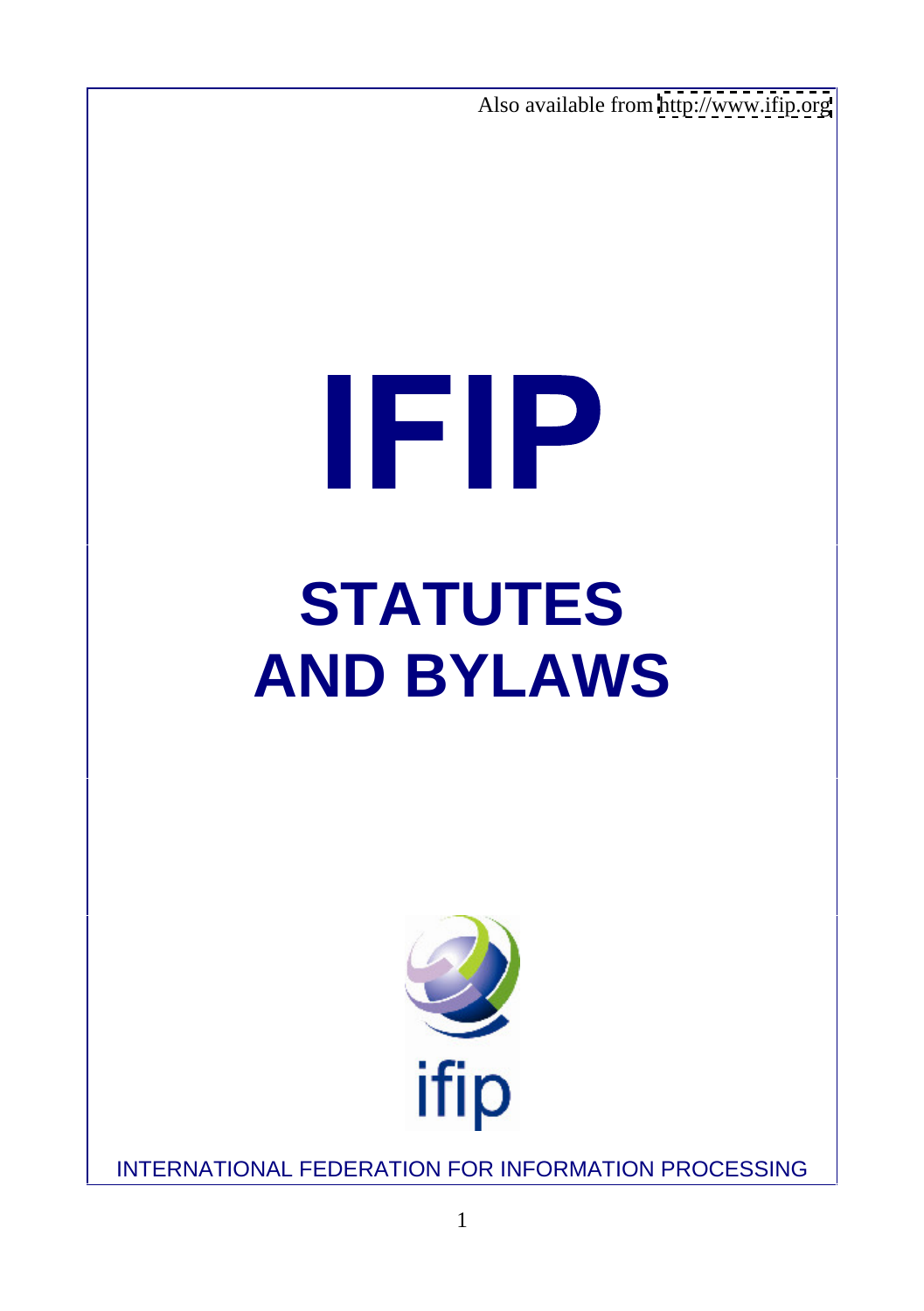# **Table of Contents**

## **I. IFIP STATUTES**

| 1.               |     |                                                                        |  |
|------------------|-----|------------------------------------------------------------------------|--|
| $\overline{2}$ . |     |                                                                        |  |
| $\mathcal{E}$    |     |                                                                        |  |
|                  | 3.1 |                                                                        |  |
|                  | 3.2 |                                                                        |  |
|                  | 3.3 |                                                                        |  |
|                  | 3.4 |                                                                        |  |
| $\overline{4}$   |     |                                                                        |  |
|                  | 4.1 |                                                                        |  |
|                  | 4.2 |                                                                        |  |
|                  | 4.3 |                                                                        |  |
| 5.               |     |                                                                        |  |
| 6.               |     |                                                                        |  |
| 7.               |     |                                                                        |  |
| 8.               |     |                                                                        |  |
| 9.               |     |                                                                        |  |
| 1.               |     |                                                                        |  |
|                  | 1.1 |                                                                        |  |
|                  | 1.2 |                                                                        |  |
|                  | 1.3 |                                                                        |  |
| 2.               |     |                                                                        |  |
|                  | 2.1 |                                                                        |  |
|                  | 2.2 |                                                                        |  |
|                  | 2.3 |                                                                        |  |
|                  | 2.4 | Admission of an Associate or Corresponding Member 22                   |  |
|                  | 2.5 |                                                                        |  |
|                  | 2.6 | Composition of the Admissions Committee when its Action Concerns       |  |
|                  |     |                                                                        |  |
|                  | 2.7 | Financial Obligation of a Full Member During the Year of Admission. 23 |  |
|                  | 2.8 |                                                                        |  |
|                  | 2.9 |                                                                        |  |
| 3.               |     |                                                                        |  |
|                  | 3.1 |                                                                        |  |
|                  | 3.2 |                                                                        |  |
|                  | 3.3 |                                                                        |  |
|                  | 3.4 |                                                                        |  |
|                  | 3.5 |                                                                        |  |
|                  | 3.6 |                                                                        |  |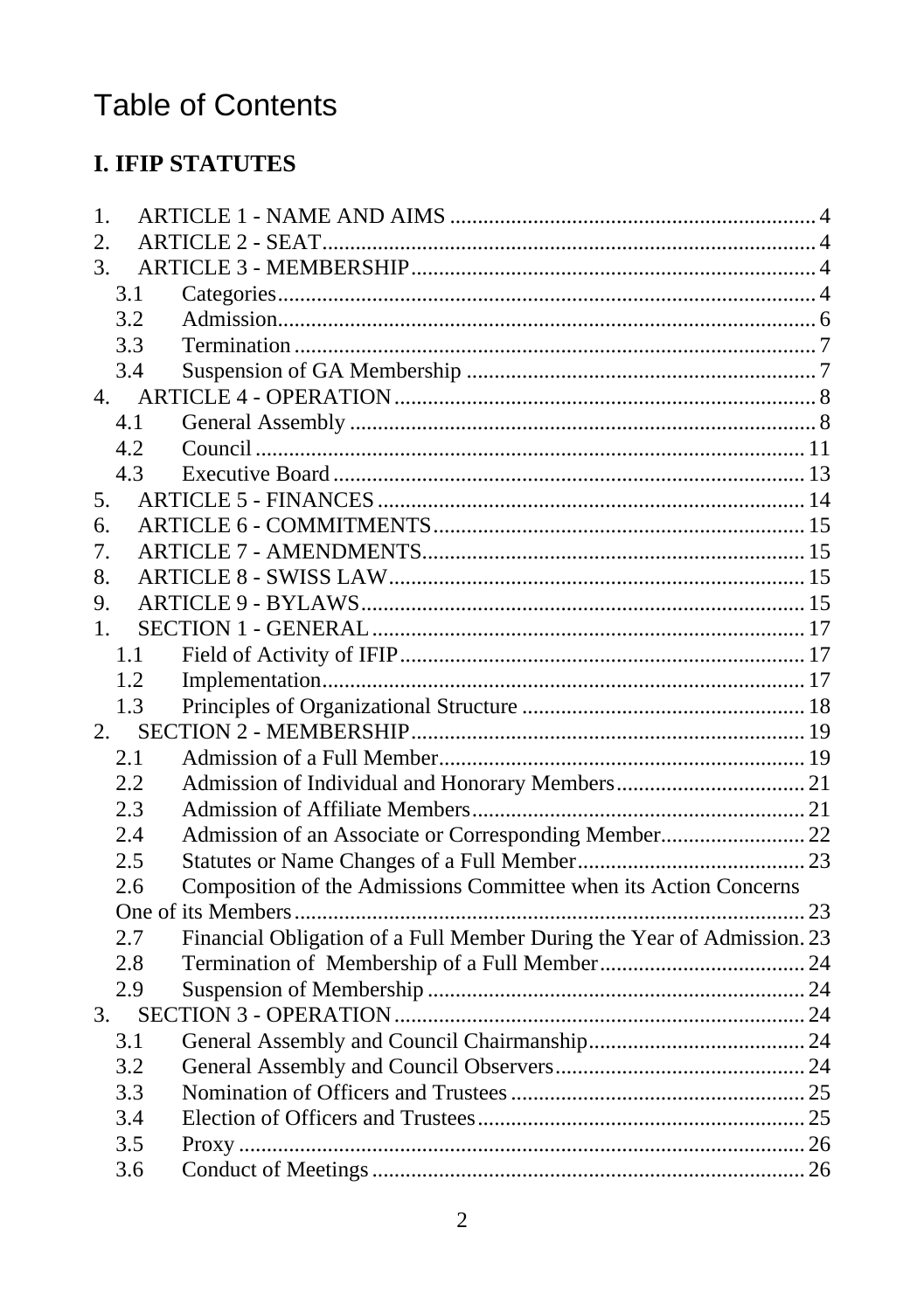| 3.7            |  |
|----------------|--|
| $\mathbf{4}$ . |  |
| 4.1            |  |
| 4.2            |  |
| 4.3            |  |
| 4.4            |  |
| 4.5            |  |
| 4.6            |  |
| $5^{\circ}$    |  |
|                |  |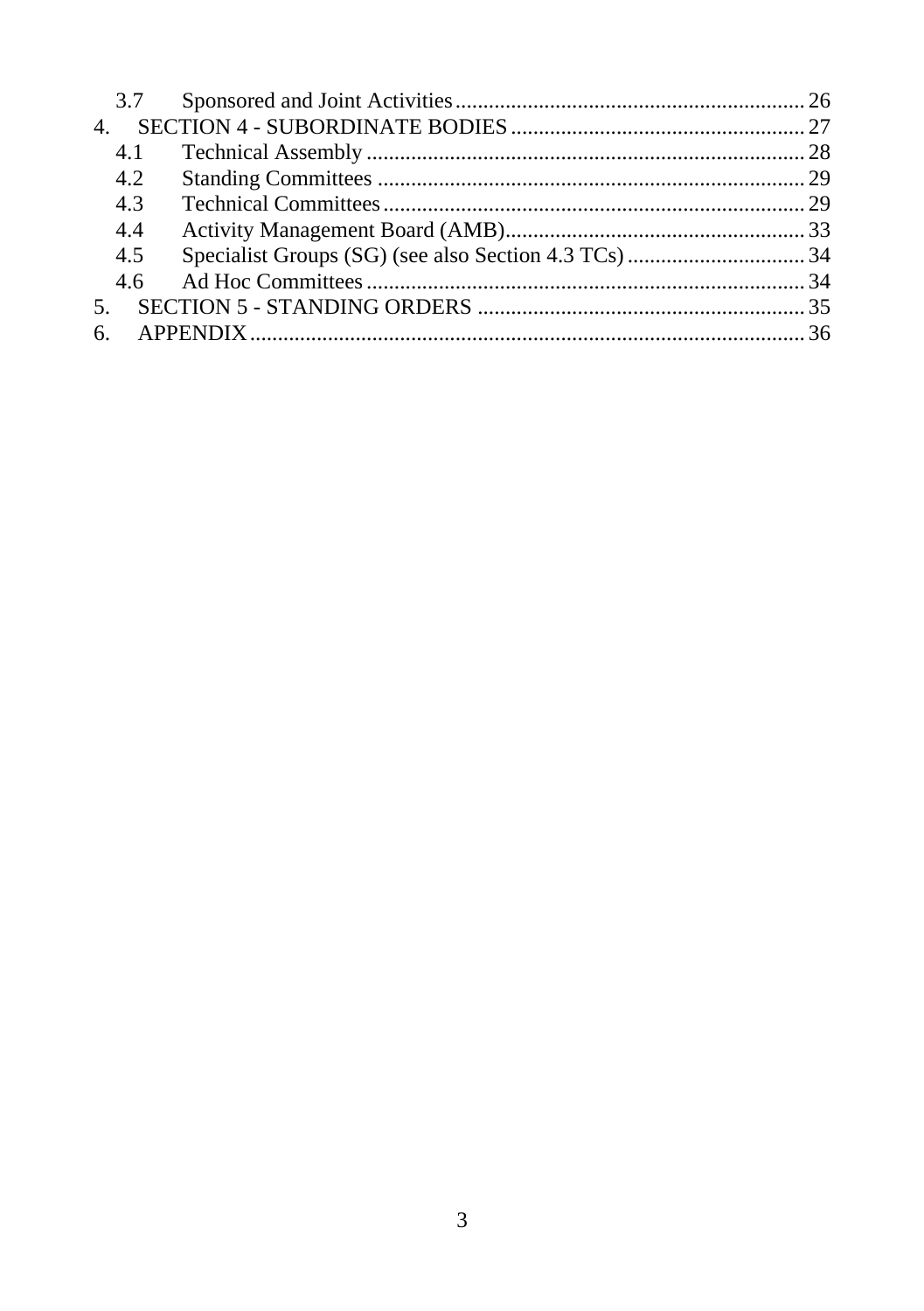# **I. IFIP STATUTES**

# **1. ARTICLE 1 - NAME AND AIMS**

The International Federation for Information Processing (hereinafter known as the Federation) shall be constituted as a non-profit organization with the following basic aims:

- a) to promote Information Science and Technology;
- b) to advance international cooperation in the field of Information Processing;
- c) to stimulate research, development and application of Information Processing in science and human activity;
- d) to further the dissemination and exchange of information on Information Processing;
- e) to encourage education in Information Processing.

IFIP does not take any account of the political, social or economic aspects of its Member organizations because IFIP is totally dedicated to the transfer of scientific and technical information and experience.

# **2. ARTICLE 2 - SEAT**

The seat of the Federation shall be in Switzerland.

# **3. ARTICLE 3 - MEMBERSHIP**

#### **3.1 Categories**

#### a) Full Membership

In each country, a national scientific or technical society, or group of such societies, may become a Full Member, with the restriction that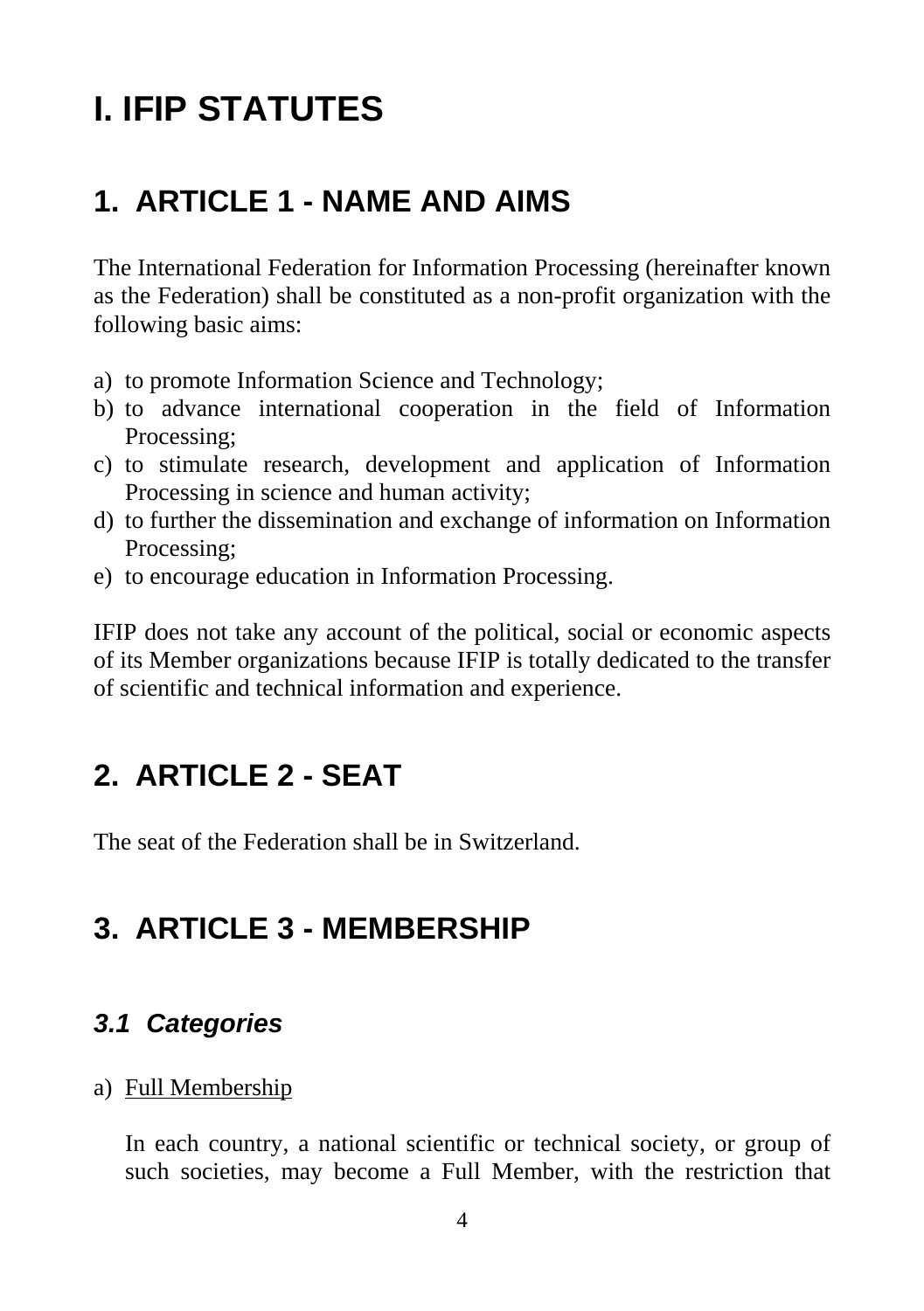there shall normally be only one Full Member for any country and that it shall be representative of activities in the field of Information Processing. Full Membership may also be considered for similar organisations in a selected territory provided it can be listed under a name that will avoid any misunderstanding about the territory represented. Organizations or institutions representing a cooperating group of at least four countries or selected territories in the field of In formation Processing on a regional basis may become a Full Member. Full Member countries may belong to such a regional group, but should not exceed a quarter of the membership of the group at time of admission. Full Members shall pay annual Dues as decided by the General Assembly.

In very exceptional circumstances GA may approve the admission of more than one Full Member from the USA provided that

- 1. each such Full Member shall satisfy the entry requirements stated above **stated** above
- 2. such Full Members shall mutually support each other's membership application.

Such Full Members shall enjoy the same rights and obligations as other Full Members.

#### b) Corresponding Members

One organization or institution of a country (not already a Full Member) interested in Information Processing may become a Corresponding Member of the Federation. Corresponding Members pay reduced Dues. Corresponding Membership may also be considered for an organisation representing a group of at least four countries or selected territories.

c) Associate Members

One organization or institution of a country (not already a Full Member) or of a geographic region or selected territory interested in Information Processing may become an Associate Member of the Federation. Member countries of regional Full Members may on application be admitted automatically as Associate Members. Applications are restricted to those who would be eligible to pay only the lowest level of annual Dues as decided by the GA.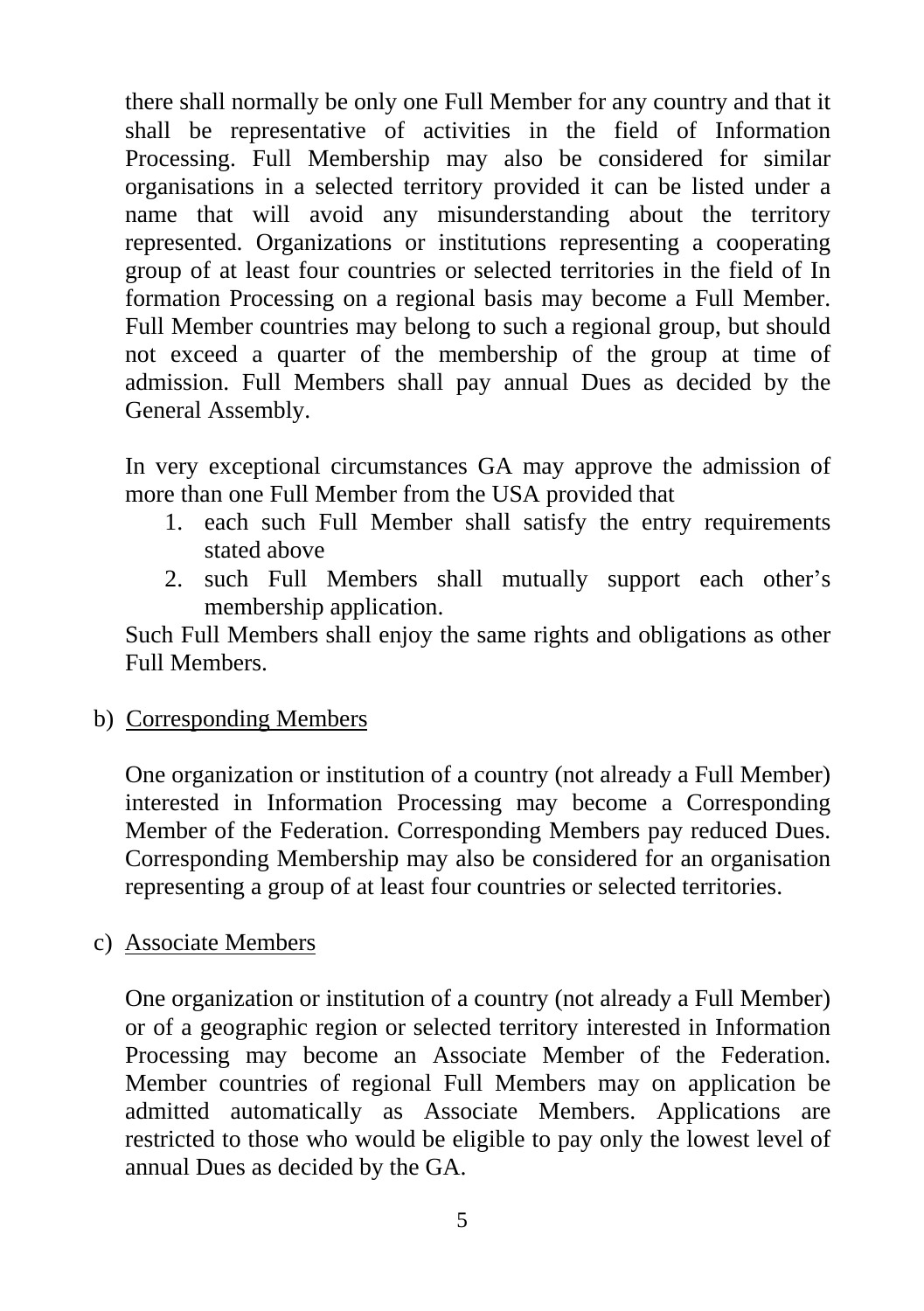#### d) Affiliate Members

Any international organization, professional or governmental, having interest in the Information Processing field and willingness to cooperate and coordinate its activities with the Federation, may become an Affiliate Member of the Federation. Affiliate membership shall be for three years which may be renewed without limitation.

e) Honorary Members

On rare occasions, Honorary Membership may be awarded to a person who has displayed exceptional merit in furthering the aims and interest of the Federation. Honorary Membership shall be conferred for life.

Each Past-President will be considered for admission as Honorary Member when he ceases to be the representative of a Full Member at General Assembly.

f) Individual Members

Any individual may be admitted as an Individual Member in recognition of his contribution to the Federation and the Information Processing field. Membership is granted for a term of three years and may be extended for one more term.

An IFIP President in office may be admitted as an Individual Member only for the term of his presidency and past-presidency. The number of Individual Members shall not exceed one-fifth of the number of Full Members.

# **3.2 Admission**

The General Assembly shall decide on the admission of Members. For the admission of Individual Members and Honorary Members, a two-thirds majority of Full Members present or represented by proxy shall be required.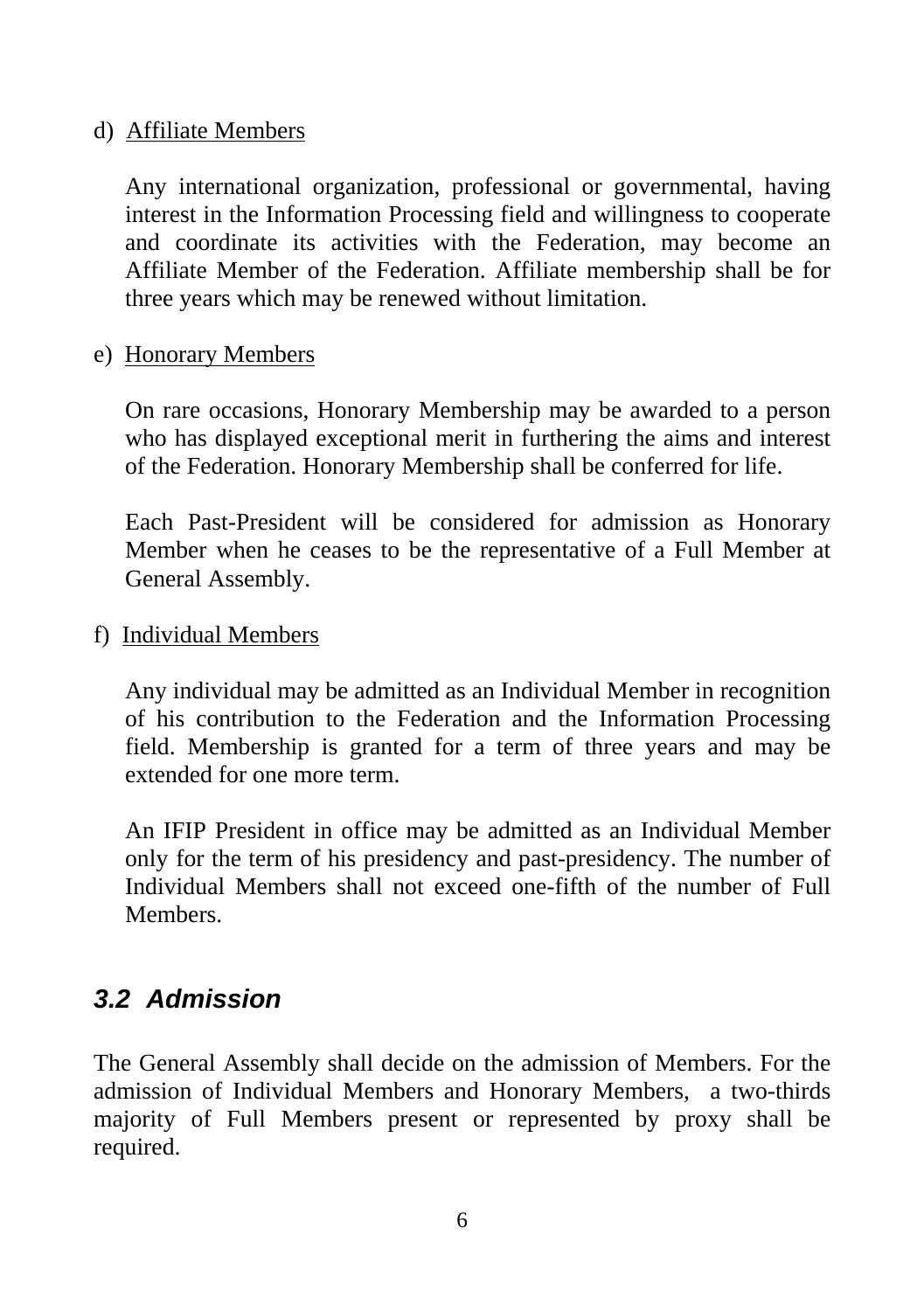# **3.3 Termination**

- 3.3.1 The membership of a Full Member shall be terminated:
- a) by a two-thirds majority of Full Members present or represented by proxy;
	- i. for serious offence;
- ii. if the conditions of membership are no longer fulfilled;
- iii. for being one year in arrears with the payment of Dues;
- b) by declaration of the Member;
- c) if the Member is more than three years in arrears with the payment of Dues.

3.3.2 The Membership of an Affiliate, Corresponding or Associate Member shall be terminated:

- a) by a two-thirds majority of Full Members present or represented by proxy
- b) by declaration of the Member
- c) if an Associate Members is three years in arrears with the payment of dues **due** to the contract of the contract of the contract of the contract of the contract of the contract of the contract of the contract of the contract of the contract of the contract of the contract of the contract of

# **3.4 Suspension of GA Membership**

A Member with dues outstanding at the end of the year in which they were invoiced will lose its vote in General Assembly until the outstanding sum is paid.

This will not affect the status of an Officer or Trustee from that Member at the Executive Board or Council since, in this context, such an Officer or Trustee is not regarded as representing his Society.

A Member with dues outstanding at the end of the year following that in which they were invoiced will be suspended from Membership with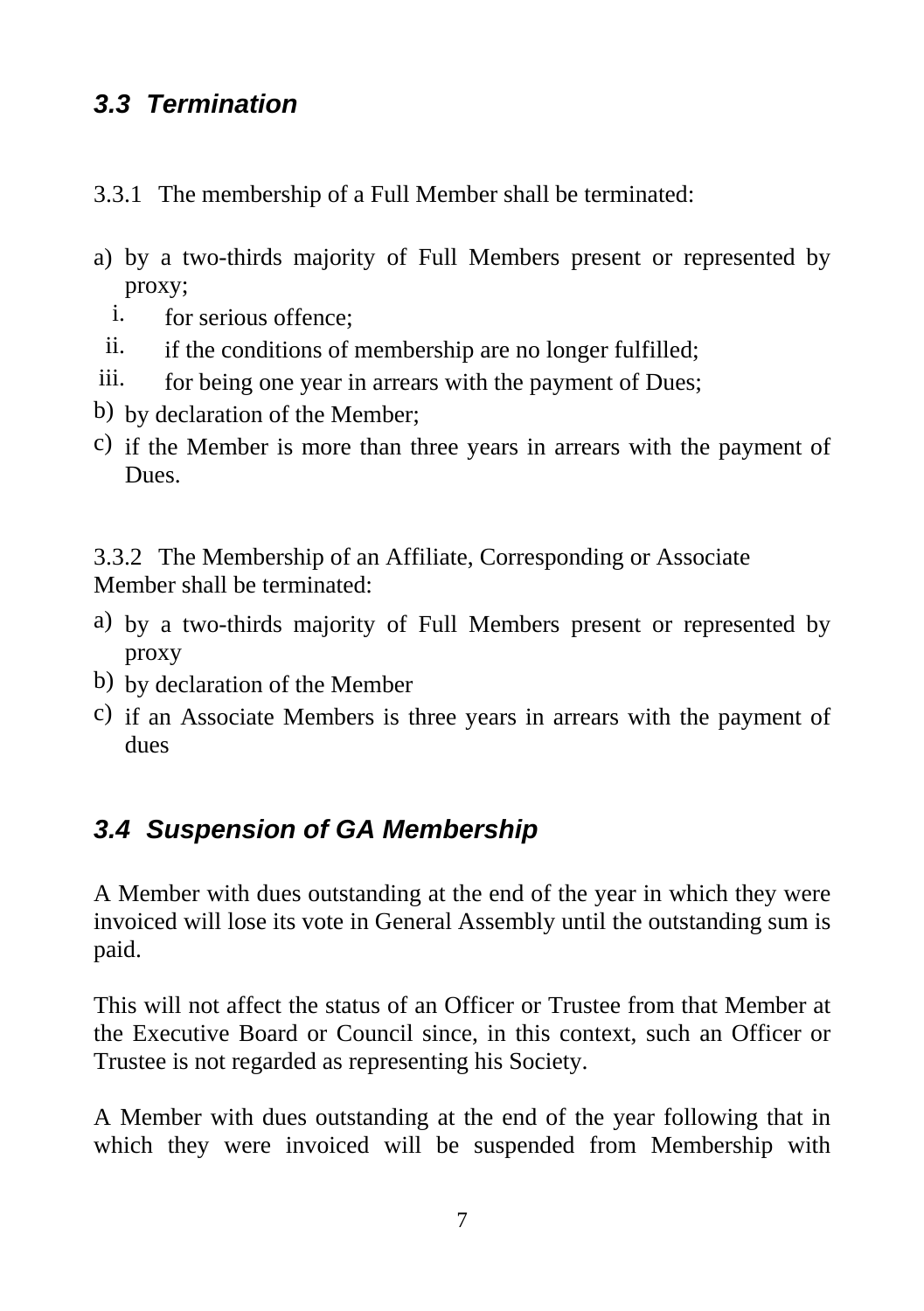immediate effect. Its Membership will be reinstated when such outstanding dues are paid unless it has otherwise been terminated.

A suspended Member will lose the right to representation at General Assembly and in Technical Committees and Specialist Groups. Any representative from a suspended Member who serves on the IFIP Council or as an Officer of a Technical Committee or Specialist Group will be deemed to have resigned with effect from the dateat which the suspension took effect and will be replaced.

# **4. ARTICLE 4 - OPERATION**

The main bodies of the Federation shall be:

- General Assembly
- **Council** contract the contract of the contract of the contract of the contract of the contract of the contract of the contract of the contract of the contract of the contract of the contract of the contract of the contrac
- Executive Board

The term "two-thirds majority" is defined as "a majority comprising at least two-thirds of those present or represented by proxy who have the right to vote". The term "absolute majority" is defined as "a majority of those present or represented by proxy who have the right to vote". This means that more than 50% of the above must vote in favour. The term "simple majority" is defined as "a majority of thosewho vote in favour of the motion over those who vote against it". These definitions apply throughout these Statutes and Bylaws and also to Standing Orders.

# **4.1 General Assembly**

# 4.1.1 Composition and Voting Rights

The General Assembly shall be composed of one representative from each Full Member, Associate Member and Affiliate Member, of Individual Members and Honorary Members. In addition all Technical Committee and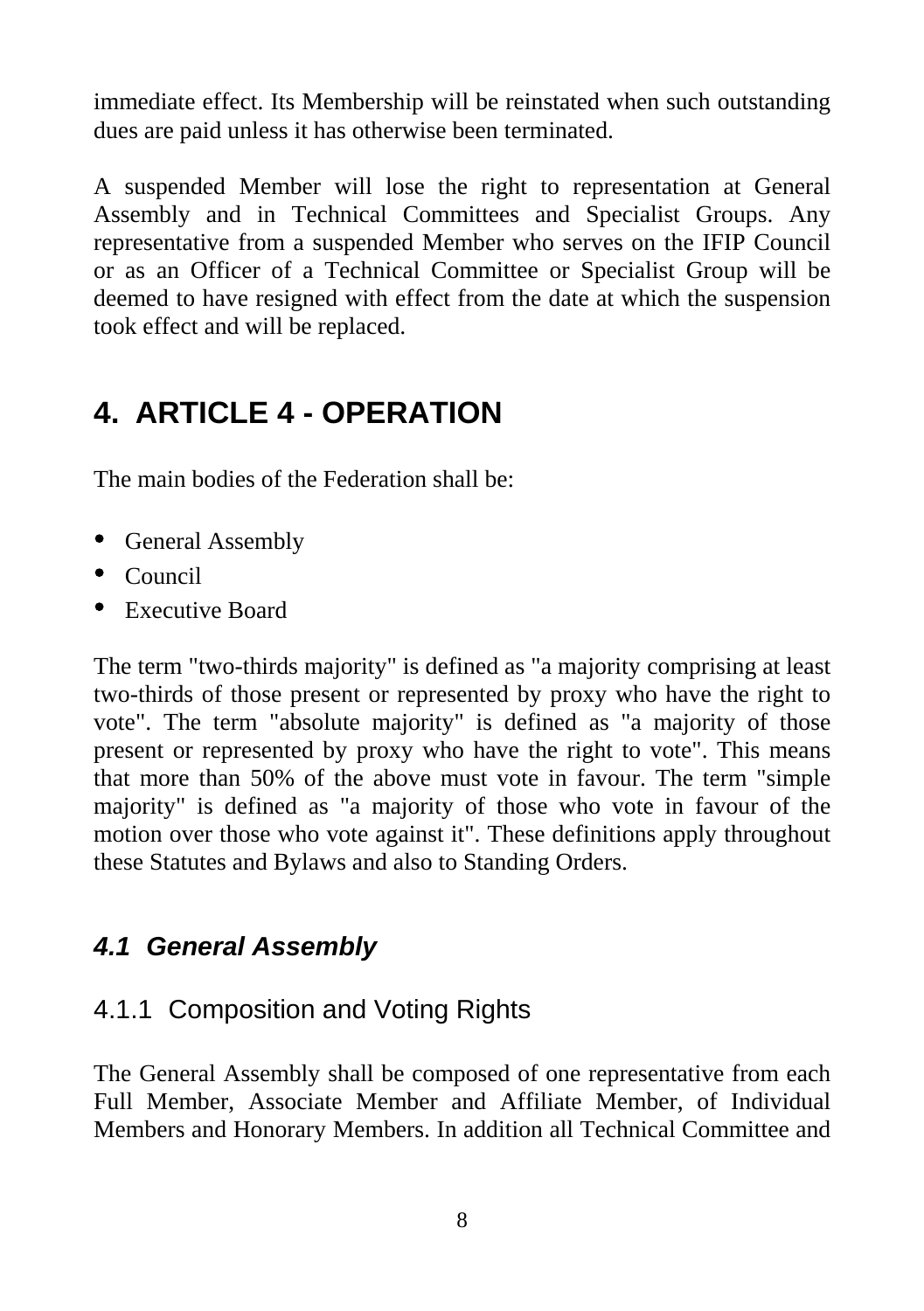permanent Specialist Group Chairmen will serve as Ex-officio members for the duration of their terms of office.

Full Members shall have one vote each.. Associate and Affiliate Members shall have no right to vote. Individual Members and Honorary Members shall have one vote each, except on the following matters:

- Statutes and Bylaws;
- $\bullet$ admission and exclusion of Members;
- election and discharge of Officers and Trustees;
- location of Congresses;
- annual Dues;
- budget approval;
- acceptance of audit reports;
- dissolution and liquidation of the Federation.

Ex-officio Members have one vote each except on the following:

- $\blacksquare$ admission and exclusion of Members
- $\blacksquare$ annual Dues
- $\blacksquare$ dissolution and liquidation of the Federation.

Only a Full Member can give a proxy. Voting figures will always be announced.

# 4.1.2 Authority

The General Assembly shall be the supreme authority of the Federation.

The General Assembly shall determine fundamental policy, adopt the programme of activity, hear and approve the reports of any subordinate bodies it may have established, decide on admission and exclusion of Members, elect Officers and Trustees, adopt and revise Statutes and Bylaws, adopt the budget, review the expenditures and accept the audit reports.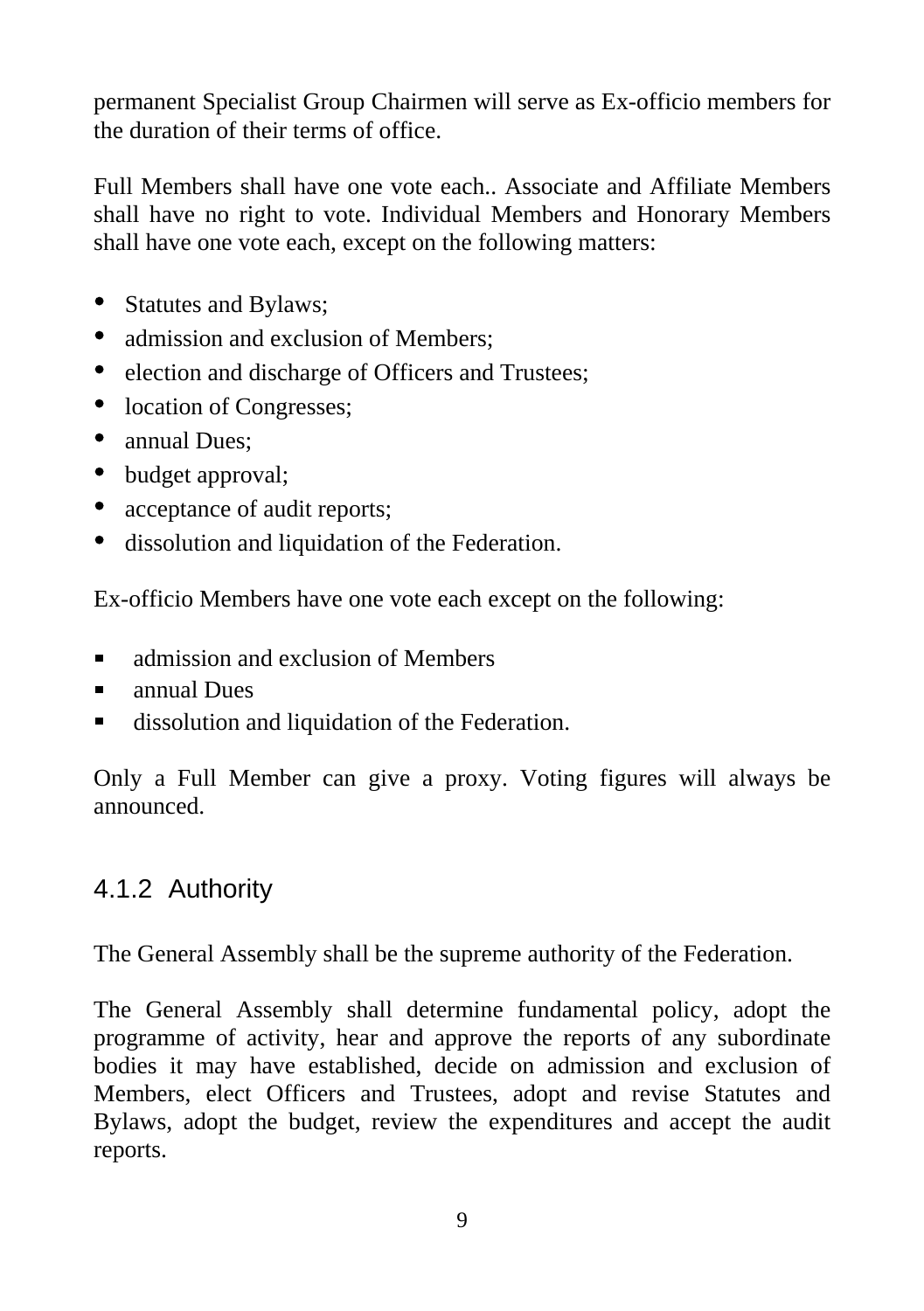The General Assembly may establish subordinate bodies as may be necessary for permanent or temporary purposes. It shall decide on the composition, the terms of reference and the duration of existence of such bodies. Such bodies shall be established only for purposes which are clearly defined and of limited scope. Examples of such bodies are:

- Technical Assembly;
- Activity Management Board;
- Technical Committees and Specialist Groups;
- Standing Committees, etc.

The General Assembly may take any decision necessary for the implementation of the programme of the Federation. In particular, it may decide to secure the cooperation, on a contractual or ad hoc basis, of other organizations, institutions or laboratories, in order to carry out certain tasks.

# 4.1.3 Quorum and Majority

The General Assembly shall be able to conduct business only if at least half of the Full Members are present or represented by proxy. If this is not the case, another General Assembly shall be convened within three months and only after a time such that all Members can be notified at least one month in advance. This General Assembly shall operate without any quorum restrictions. In the meantime, the Council shall act in the place of the General Assembly.

Decisions of the General Assembly shall be taken by an absolute majority of those Members present or represented by proxy who have the right to vote, unless otherwise provided in these Statutes and the IFIP Bylaws.

# 4.1.4 Meetings

The General Assembly shall decide on the dates and places of its meetings. It may, however, be convened at any time if the President, after consultation with the Council and with the various bodies or persons appointed by the General Assembly, deems it necessary. It shall also be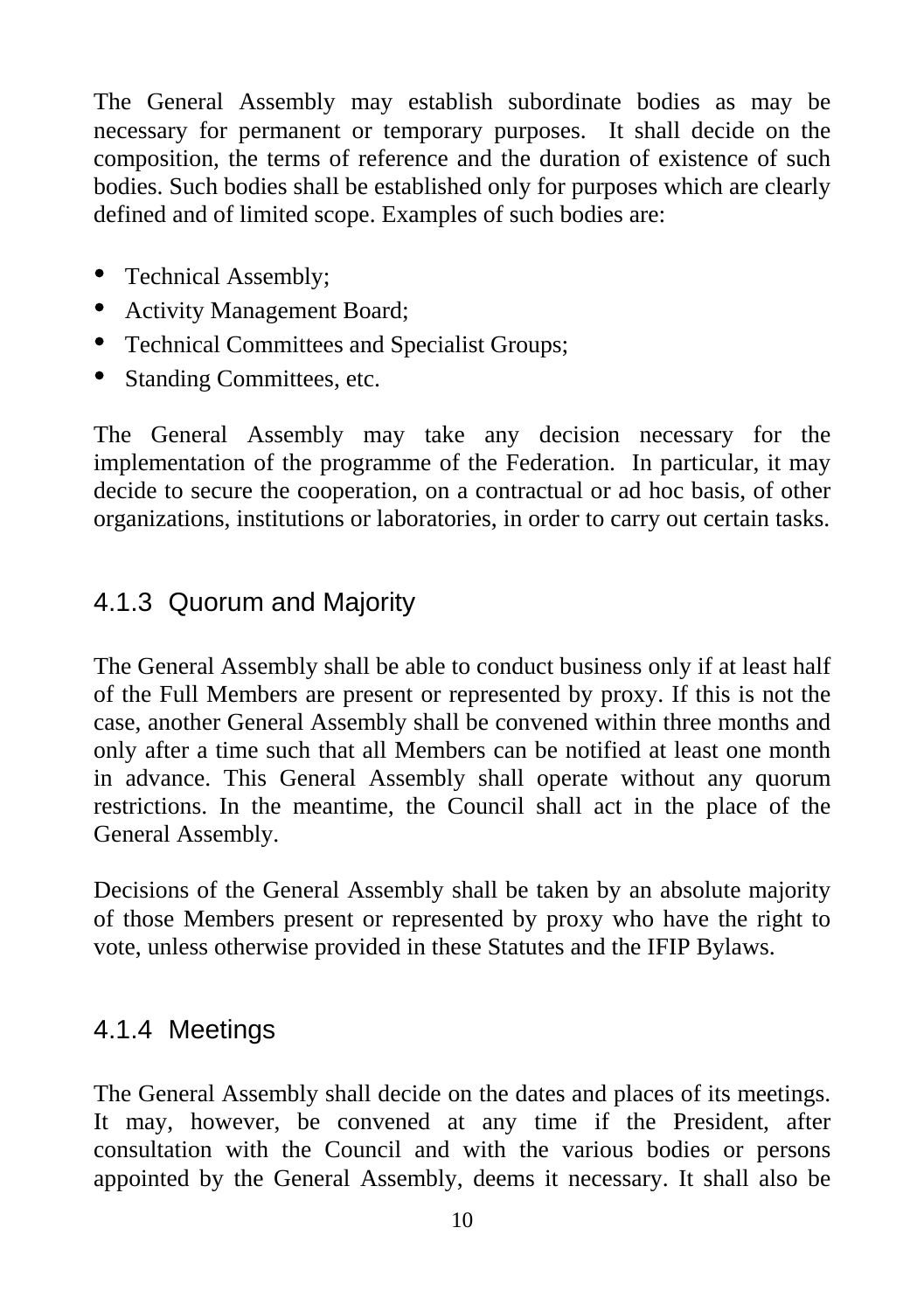convened at the request of the Council or of a majority of the General Assembly Members. In the two latter cases, the meeting shall be convened within three months and only after a time such that all Members can be notified at least one month in advance.

# **4.2 Council**

#### 4.2.1 Composition

The Council shall be composed of the Executive Board and Trustees elected by the General Assembly from amongst its Full and Individual Members. There shall be at least three and not more than eight Trustees, each to serve for not more than two consecutive terms of three years.

These elections shall be carried out, keeping in mind the fact that the Council should reflect as accurately as possible the representation in the General Assembly, in particular the geographical distribution of the Members of the Federation.

If a Trustee resigns or dies while in office, the General Assembly shall elect a successor for the unexpired portion of the term. Trustees can be discharged for a misdemeanor by a two-thirds majority vote in the General Assembly of Full Members present or represented by proxy. A Trustee who has not attended at least one meeting of either Council or General Assembly during a calendar year is deemed to have resigned and a successor shall be elected.

When a Council Member is deemed to have resigned because of absence, that Member may not stand for re-election to that position at the election to fill the vacancy.

#### 4.2.2 Authority

The authority of the Council shall be to administer the Federation and to make all decisions except those specially reserved for the General Assembly such as decisions on fundamental policy of the Federation,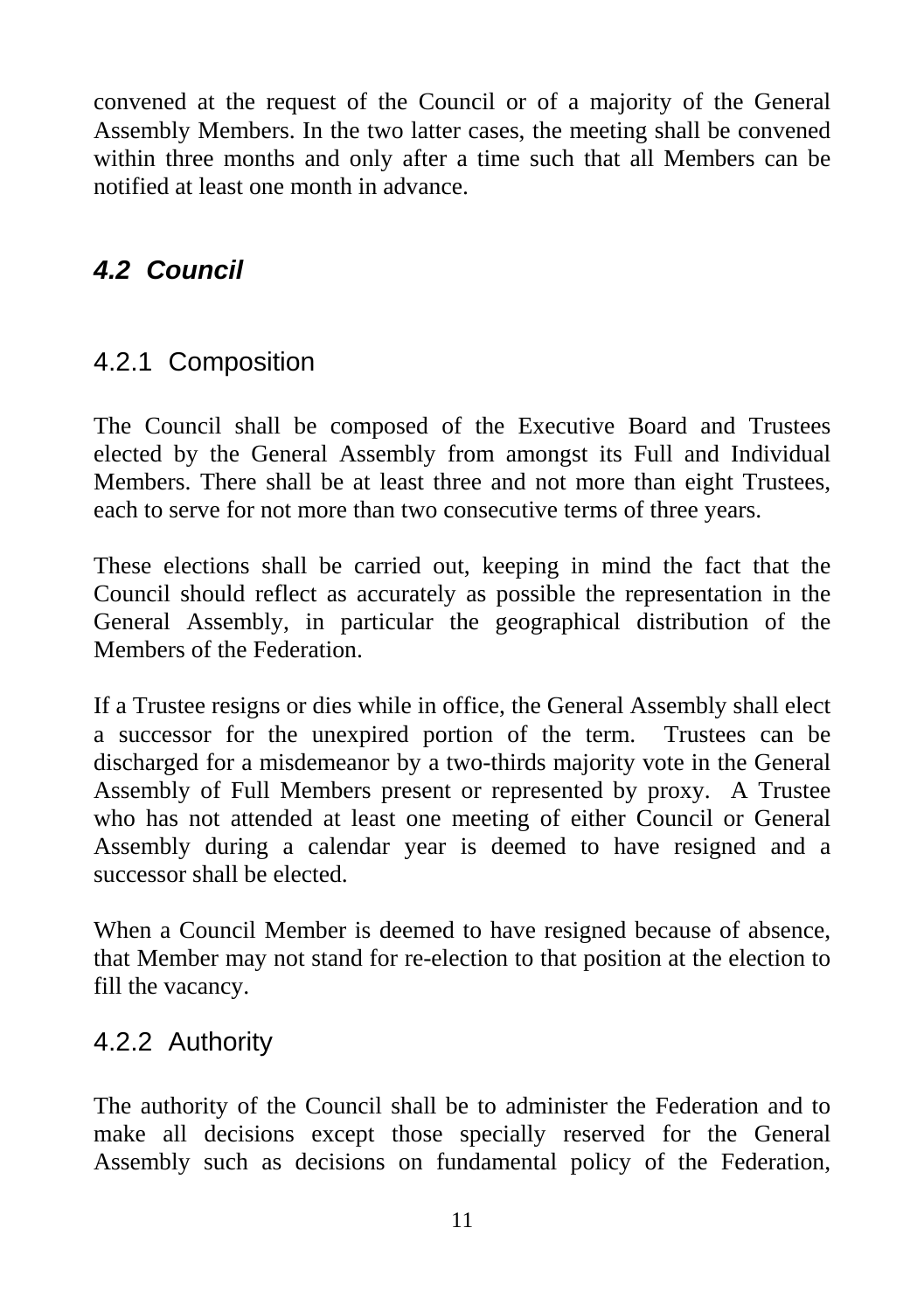adoption and revision of Statutes and Bylaws, admission and exclusion of Members, election of Officers and Trustees, and establishment of Standing Committees. The Council will review and revise (within reason) programme and budget, if needed, between General Assembly meetings. The General Assembly may delegate to the Council any decision which normally falls within the competence of the General Assembly.

## 4.2.3 Quorum and Majority

The Council shall be able to conduct business if at least half of its Members are present. Decisions of the Council shall be taken by a simple majority of the Members present.

Voting figures will always be announced.

# 4.2.4 Meetings

The Council shall decide on the dates and places of its meetings. It may, however, be convened at any time if the President, after consultation with the Members of the Executive Board, deems it necessary; it shall also be convened, within two months, upon request of a majority of its Members.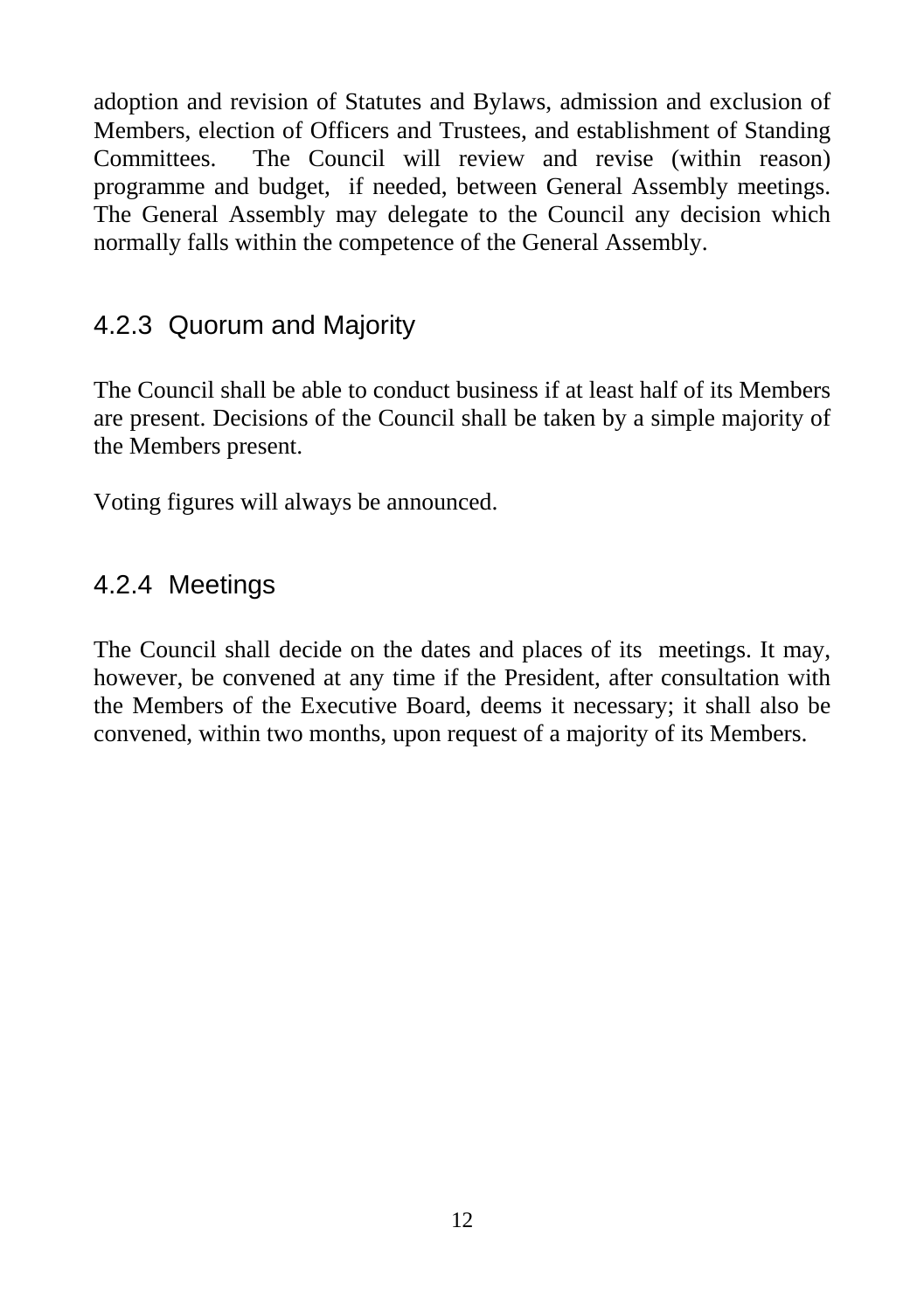## **4.3 Executive Board**

#### 4.3.1 Composition and Election

The General Assembly shall elect from among its Full Members and Individual Members, a President, four Vice-Presidents, a Secretary and a Treasurer. The above-mentioned persons shall be the Officers of the Federation. The Officers, the President-Elect between his election and the time when he takes office, and the Immediate Past President during the year following the end of his term, shall form the Executive Board of the Federation.

The term of an Officer shall be three years. The President and the Vice- Presidents may not be elected to the same office for more than two consecutive terms. Incomplete terms shall not count. The Secretary and the Treasurer may be re-elected without limitation.

If an Officer resigns or dies in office, a successor shall be elected for the unexpired portion of the term.

In case of emergency, the Council shall be entitled to elect a temporary successor for the period until the next General Assembly meeting.

During his term of office, the President may request the General Assembly in cases of emergency to admit him as an Individual Member for the unexpired portion of his term.

A Member of the Executive Board can be discharged for misdemeanor by a two-thirds majority vote in the General Assembly of Full Members present or represented by proxy.

#### 4.3.2 Authority

The Executive Board, as a whole or through its Officers, shall conduct the day-to-day operations of the Federation.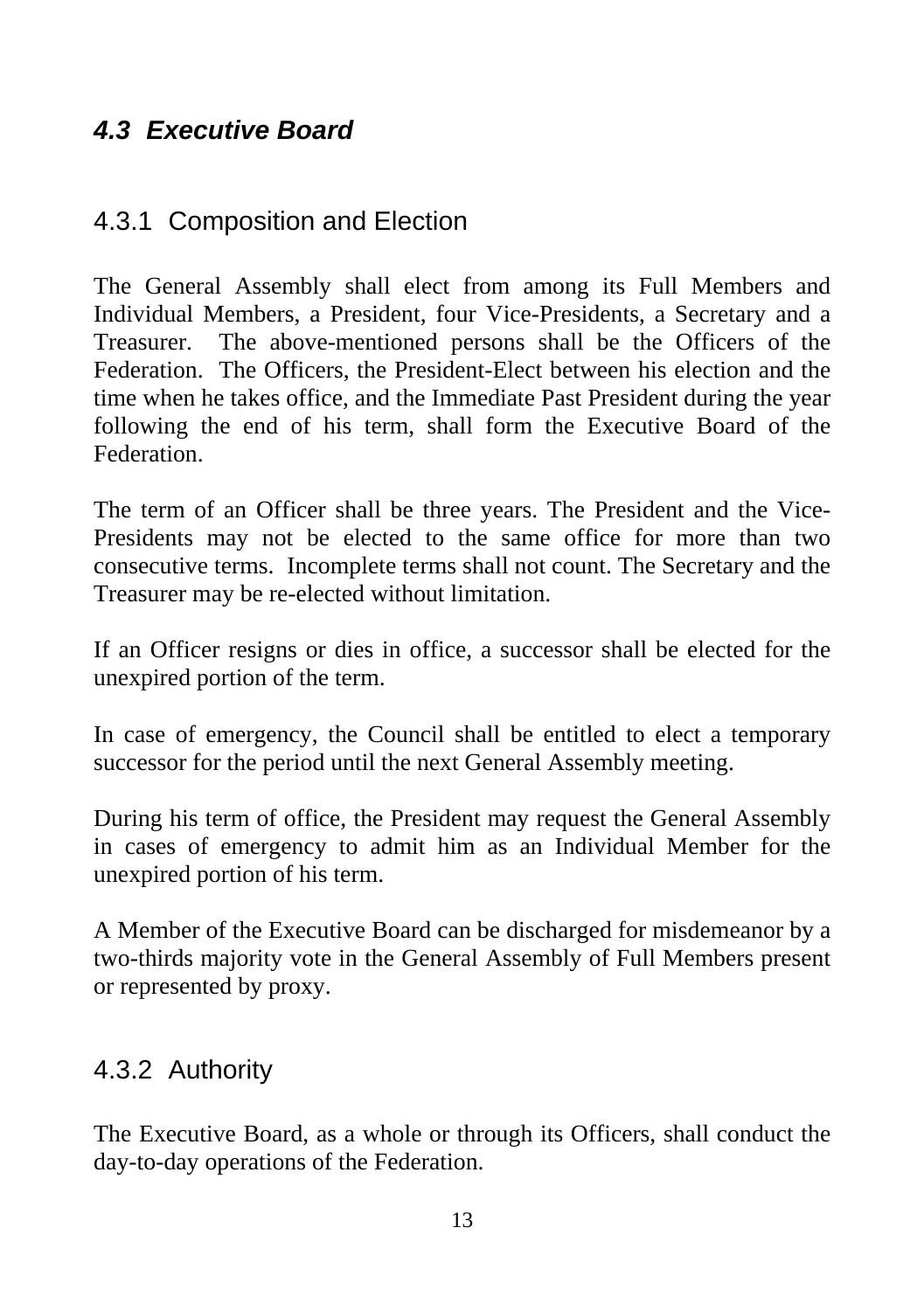The President shall convene and conduct the meetings of the General Assembly, the Council and the Executive Board.

The Executive Board may in exceptional circumstances conduct a ballot by mail. Members eligible to vote will be provided with adequate background information via mail, fax or e-mail, as appropriate, all of which will be acceptable media for returning votes, subject to appropriate verification procedures.

During the absence or incapacity of the President, the Vice-President longest in office shall act in his stead in all matters concerning the General Assembly, the Council and the Executive Board. If necessary, the next Vice-President longest in office shall assume these functions.

#### 4.3.3 Meetings

The Executive Board shall decide on the dates and places of its meetings.

# **5. ARTICLE 5 - FINANCES**

The Federation shall be financed by Dues, by royalties from publications, interest on funds, contributions, and surpluses from events such as congresses, conferences and symposia, including funds arising from activities of subordinate bodies. The General Assembly shall decide on the scale of annual dues. It may accept donations and subsidies.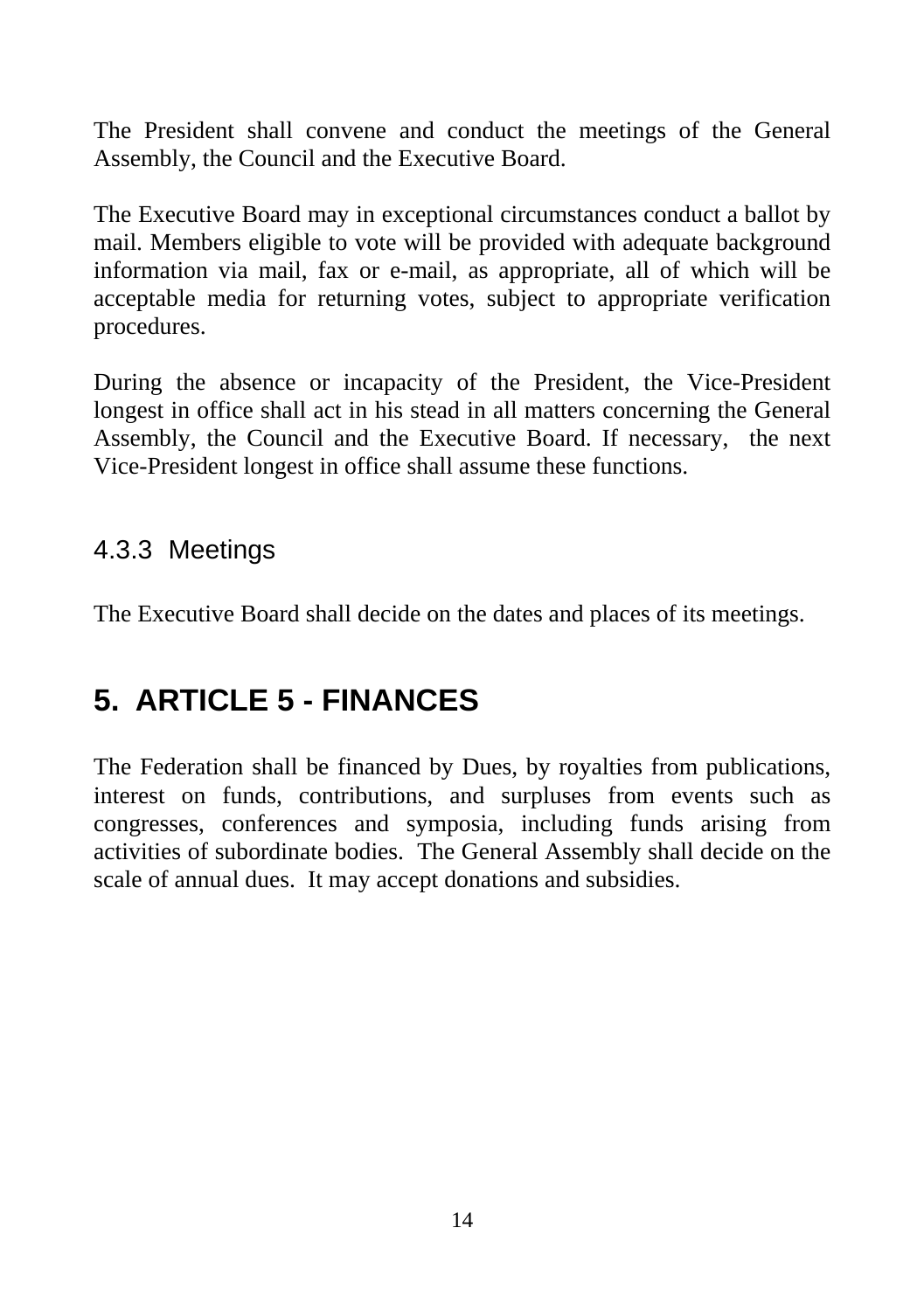# **6. ARTICLE 6 - COMMITMENTS**

Any document committing the Federation shall be signed by the President or a designated Officer.

All legal actions, whether as plaintiff or as defendant, shall be the responsibility of the Executive Board, represented by the President or one of its Members, designated for this purpose by him.

# **7. ARTICLE 7 - AMENDMENTS**

All proposals for modification of these Statutes or dissolution of the Federation must be submitted by at least one Full Member. Any such proposal shall be mailed to all Members of the General Assembly at least forty days in advance of the General Assembly meeting at which it will be discussed. Approval of such proposals shall require a two-thirds majority of

all Full Members present or represented by proxy and ex-officio members. In the case of dissolution, the General Assembly shall decide by the same majority on the method of liquidation of the Federation and the disposal of its assets.The assets will be transferred to one or more non-profit organizations with aims similar to those of IFIP.

# **8. ARTICLE 8 - SWISS LAW**

Anything not provided for in these Statutes shall be in accordance with Swiss Law on the subject.

# **9. ARTICLE 9 - BYLAWS**

The following Bylaws amplify the Statutes and describe in more detail terminology used within the IFIP organization, its internal structure and subordinate bodies and the management of its operations.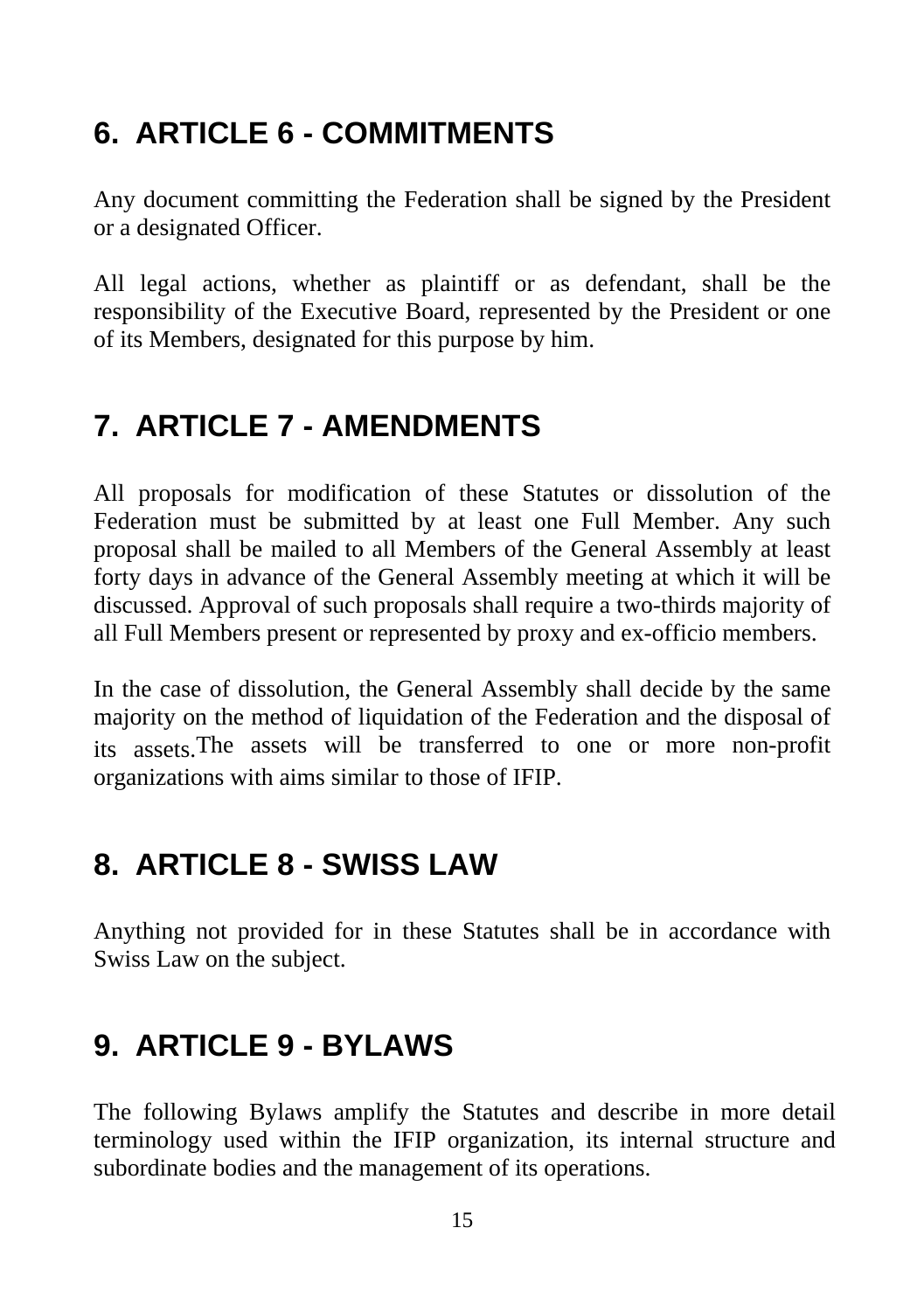Any proposal for the modification of the Bylaws must be submitted by at least one Full Member and be mailed to all Members of the General Assembly at least forty days in advance of the General Assembly at which it will be discussed.

Although detailed proposals are desirable it will be acceptable for the proposal to describe the change in general terms leaving detailed changes to be drafted during the General Assembly meeting. It will be permissible during the General Assembly to make amendments to any previously circulated proposal. In both cases the resulting detailed proposals, if accepted, will be put into immediate effect.

Approval of such proposals shall require an absolute majority of those present or represented by proxy who have the right to vote.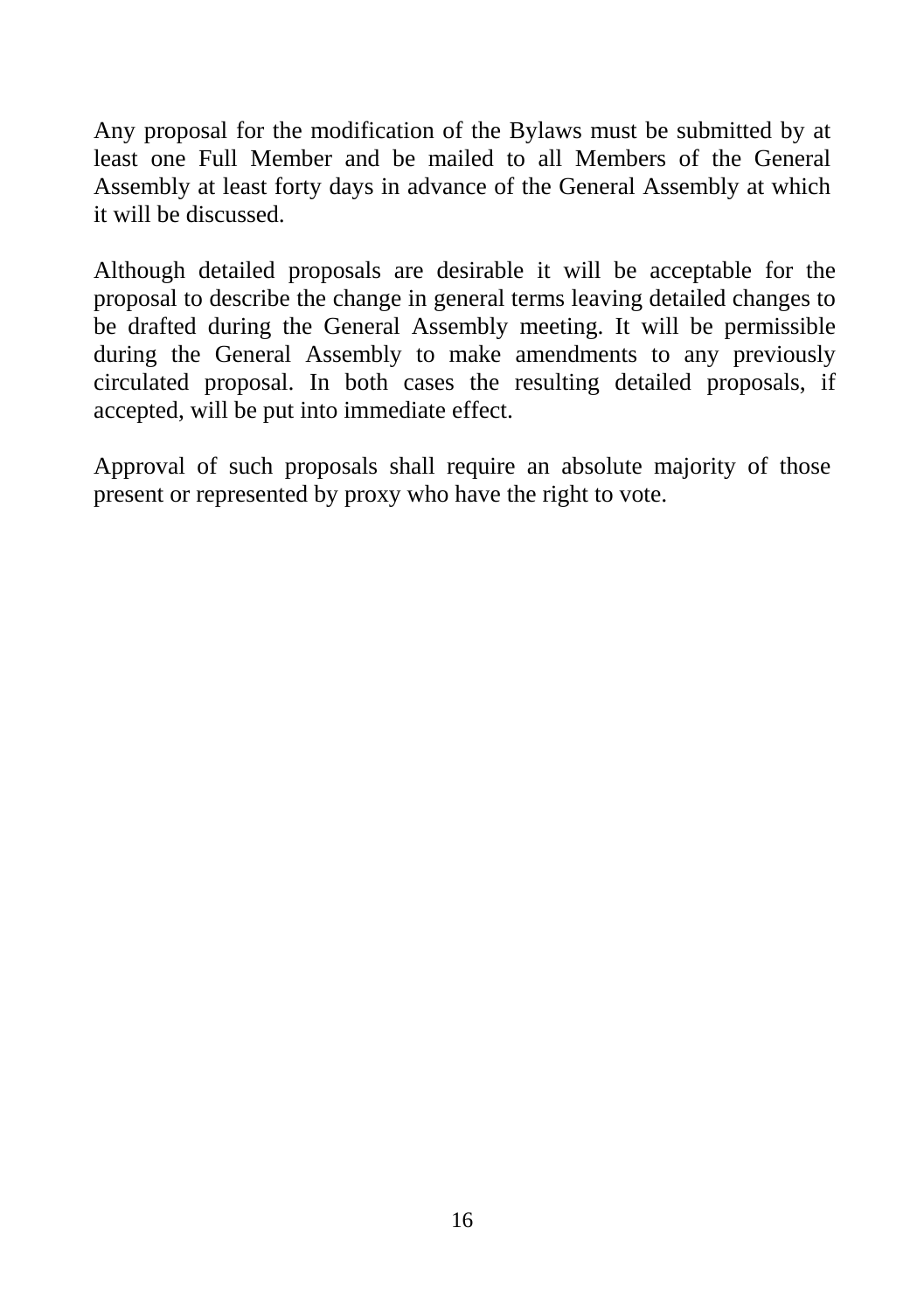# **II. IFIP BYLAWS**

# **1. SECTION 1 - GENERAL**

## **1.1 Field of Activity of IFIP**

IFIP will cover the following fields of activity in Information Processing;

- a) fundamentals of IP, such as:
	- theoretical foundations:
	- general structure of information systems,
	- computer technology,
	- programming (software);
- b) applications of IP in:
	- $\bullet$ science,
	- administration, economics and commerce,
	- $\bullet$  technology (industry);
- c) promotion of IP in:
	- education,
	- assistance to developing countries;

as well as other related subjects.

# **1.2 Implementation**

The implementation of IFIP activities includes:

- a) organization of international congresses, conferences, symposia and education seminars;
- b) establishment of relations with other international organizations;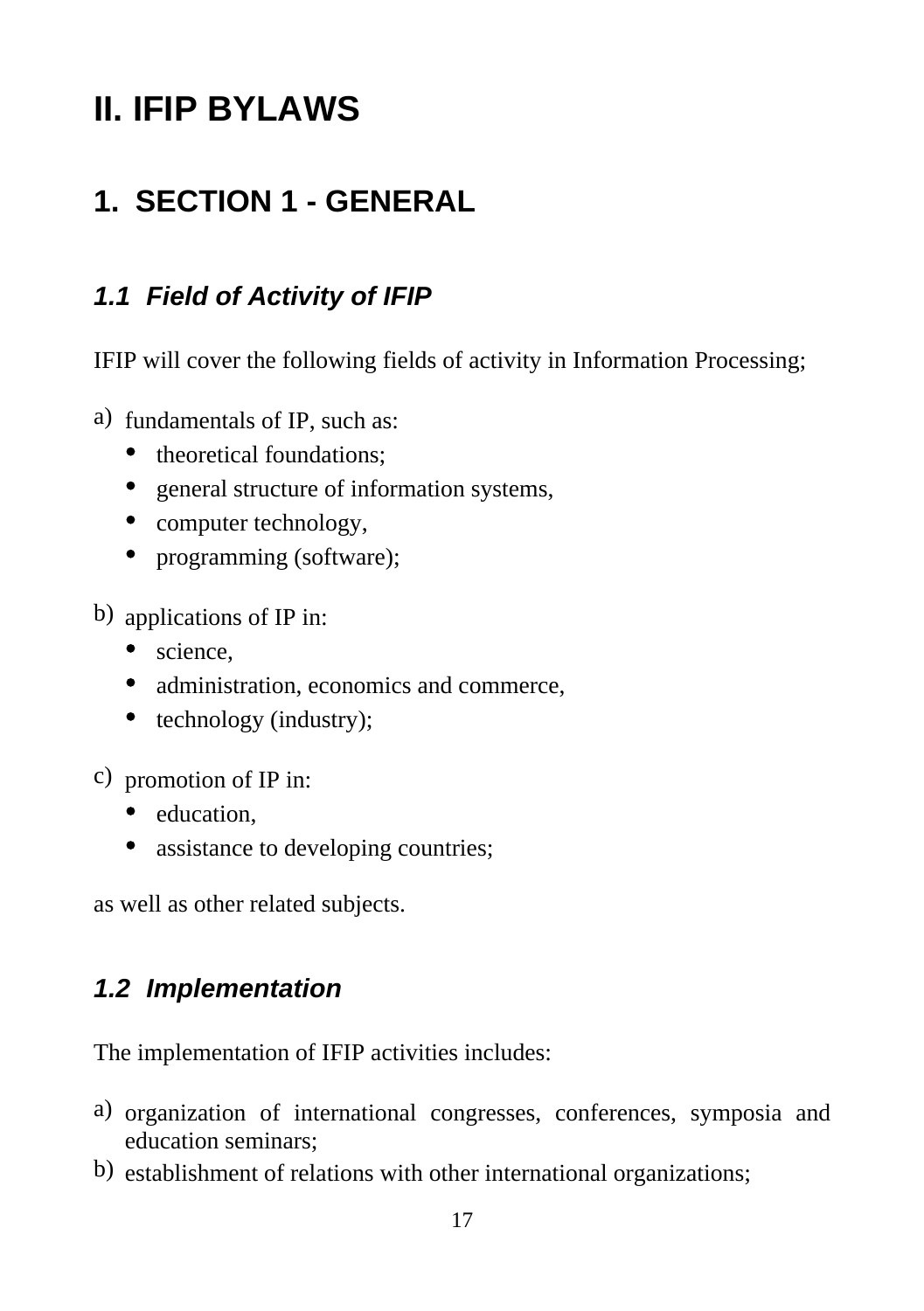- c) establishment of international groups to undertake a task falling within the sphere of activity of IFIP;
- d) publishing.

# **1.3 Principles of Organizational Structure**

The structure and the activities of IFIP shall be partly centralized and partly decentralized.

Centralized matters are those which are under the supervision of the General Assembly, Council or Executive Board, and include:

- a) plans for long-range programmes;
- b) schedule of activities;
- c) financial resources, including methods, sources and guarantors;
- d) publication rules.

Decentralized matters are left to the discretion of subordinate bodies, such as groups and committees of IFIP, and include:

- a) programme implementation, including location, technical content and staffing; where  $\frac{1}{2}$  is the state of  $\frac{1}{2}$  is the state of  $\frac{1}{2}$  is the state of  $\frac{1}{2}$  is the state of  $\frac{1}{2}$  is the state of  $\frac{1}{2}$  is the state of  $\frac{1}{2}$  is the state of  $\frac{1}{2}$  is the state o
- b) implementation of the financial plan approved by the General Assembly; and the set of  $\mathcal{A}$  is the set of  $\mathcal{A}$  is the set of  $\mathcal{A}$  is the set of  $\mathcal{A}$  is the set of  $\mathcal{A}$  is the set of  $\mathcal{A}$  is the set of  $\mathcal{A}$  is the set of  $\mathcal{A}$  is the set of  $\mathcal{A}$  is t
- c) establishment of operating rules in accordance with Statutes and Bylaws; and the set of the set of the set of the set of the set of the set of the set of the set of the set of the set of the set of the set of the set of the set of the set of the set of the set of the set of the set of t
- d) publication in accordance with approved rules.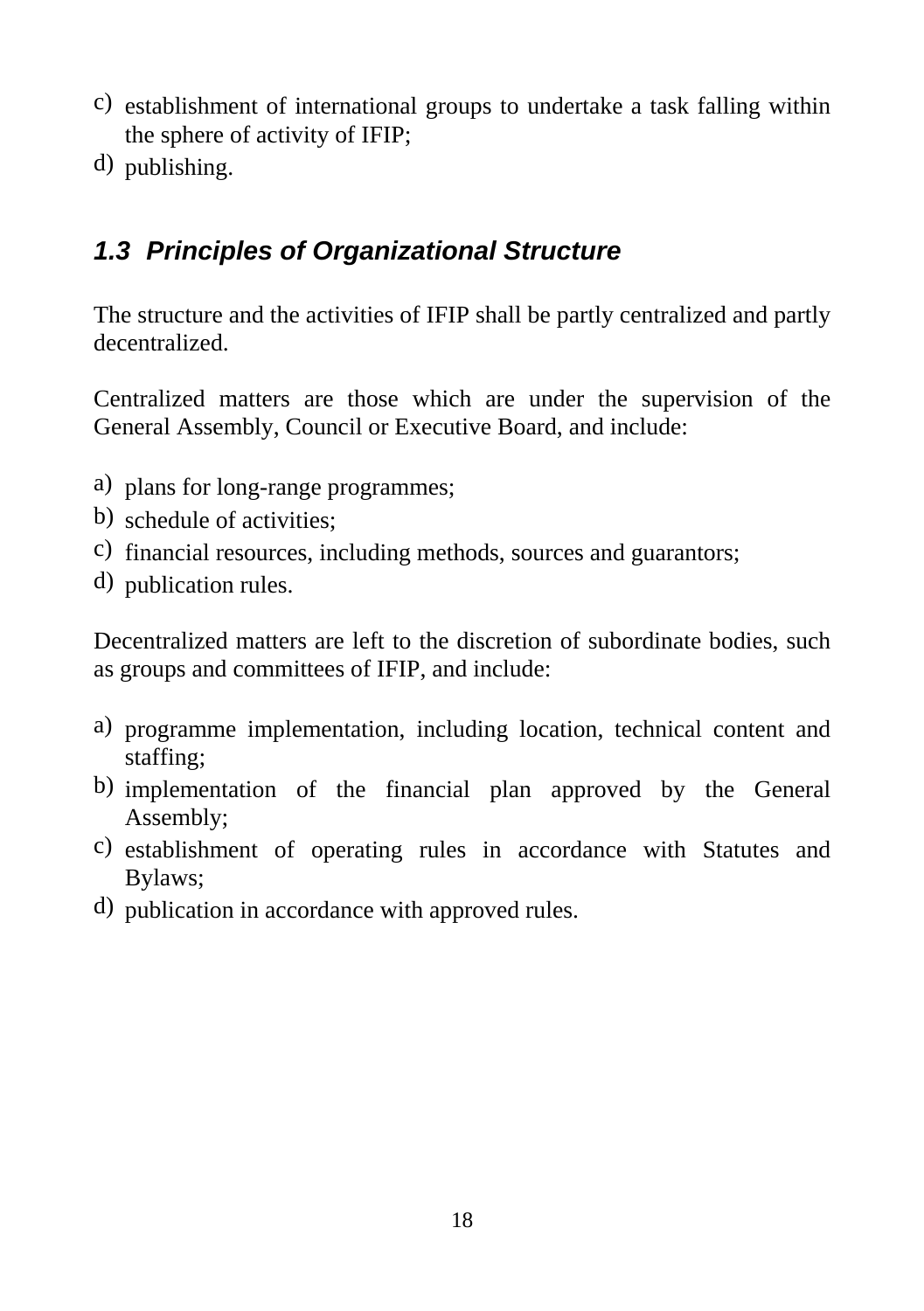# **2. SECTION 2 - MEMBERSHIP**

# **2.1 Admission of a Full Member**

## 2.1.1 Procedure

An organization asking to join the Federation should send a formal letter to the President. This letter should be accompanied by the following documents: the constitution, a list of financial resources (provided they are not evident through the constitution), the names of committee members and officers, the number of members of the organization, and a brief outline of its history.

The President shall transmit this letter and the documents to the Admissions Committee. The Committee may require translation of these documents into English. The Committee shall prepare a recommendation and send it to all General Assembly Members at least forty days before the General Assembly meeting. This procedure shall take place within three months after receiving the request.

#### 2.1.2 Criteria

In assessing how representative of a country, selected territory or group of countries an organization applying for admission may be, the Admissions Committee shall consider such matters as:

- a) the activity level of the applicant, as measured by the number and kinds of meetings each year;
- b) the publications circulated;
- c) the size of the applicant organization relative to the number of those active in that country or group of countries in the field of information processing;
- d) the technical qualifications required of the members admitted to the applicant organization;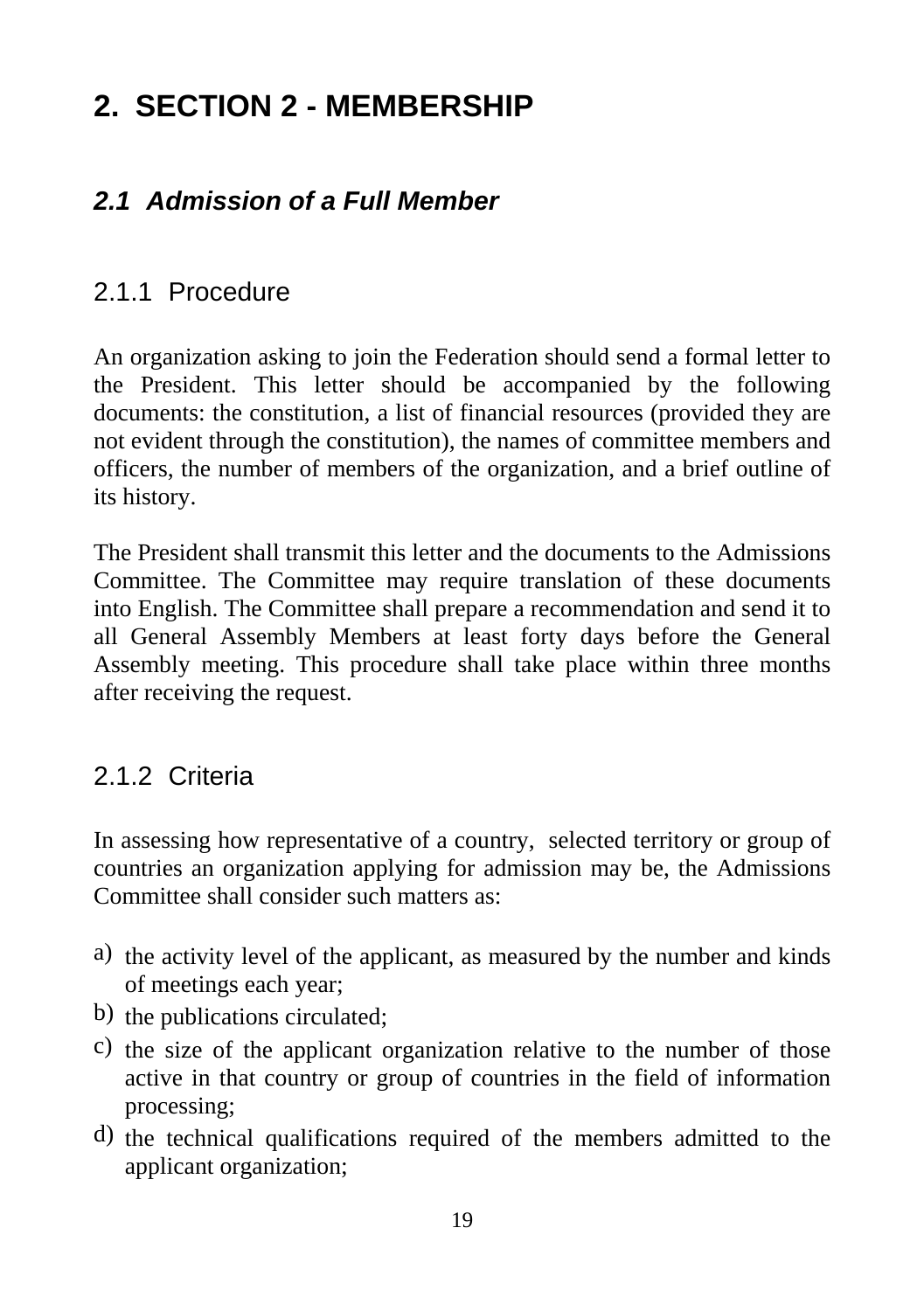- e) the financial condition of the society;
- f) the rules governing the conduct and organization of the applicant, as embodied in its Statutes, Constitution, Bylaws or other equivalent documents.

In assessing the attributes of a proposed Full Member, the Admissions Committee shall give no consideration to matters relating to the country's political, social or economic system.

# 2.1.3 Denomination of Countries

The official denomination of an IFIP Member country which is a member of UN or UNESCO or member of the specialized agencies and parties to the statutes of the International Court of Justice shall be in accordance with the UN/UNESCO country name list and shall be used according to the rules governing the use of this list. If a country is not a member of the above mentioned organizations, then IFIP will use the name indicated by the President of the Member Society.

## 2.1.4 Application for Membership from a Country Already Represented

If an application is received from a country already represented by a Full Member, the Admissions Committee shall attempt to solve the difficulties by contacting the organizations involved. If the negotiations are not successful, the Committee shall prepare a report to the General Assembly recommending one of the following alternatives:

- a) to reject the new application;
- b) to propose to the General Assembly that the applying organization is more representative than the existing Full Member;
- c) to suggest to the organizations the possibility of combined membership and then to re-examine the matter one year later.

# 2.1.5 Formal Admission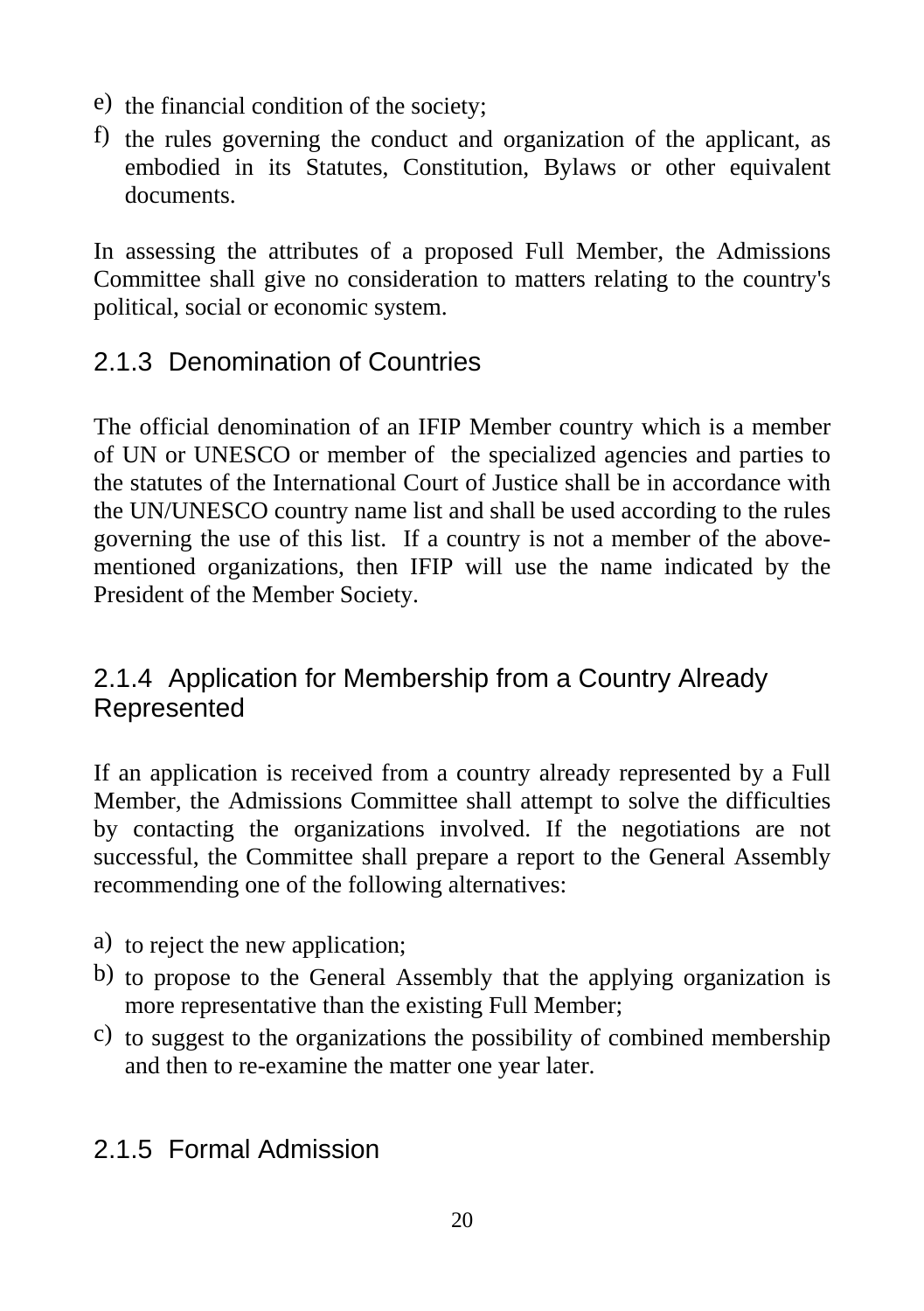The actual admission of an organization after approval by the General Assembly shall be preceded by payment of Dues and shall occur at a meeting of the General Assembly or Council where an official representative of that organization is present in person, in general (if not otherwise agreed in admission negotiations), one year after the approval at the most.

## **2.2 Admission of Individual and Honorary Members**

A proposal for admitting an Individual Member or for nominating an Honorary Member must be submitted by a Member of the General Assembly to the Admissions Committee for its recommendation to the General Assembly.

Voting will be by paper ballot.

# **2.3 Admission of Affiliate Members**

# 2.3.1 Procedure

Application shall be made in a formal letter to the President and be accompanied by the following documents: the constitution, a list of financial resources, the names of officers and important committee members, the number and national distribution of members of the organization and a brief outline of its history.

# 2.3.2 Criteria

In assessing how international and how interested in the Information Processing field an organization applying for Admission may be, the Admissions Committee shall consider such matters as:

a) the aims of the applicant organization as expressed in its consitution;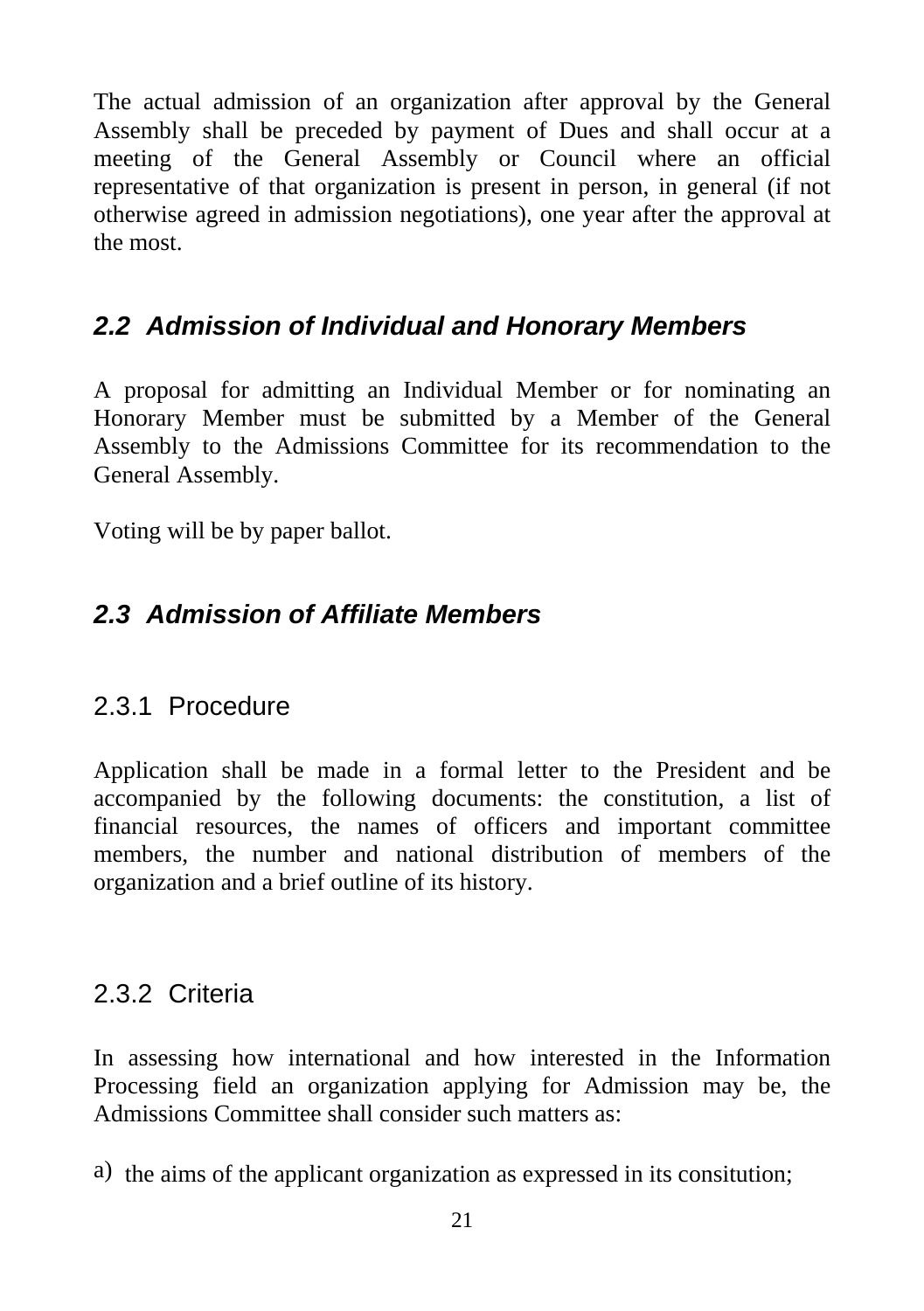- b) the qualification required of the members admitted to the applicant organization;
- c) the size, professional level and national distribution of the actual membership of the applicant organization;
- d) the activity level of the applicant organization as measured by the number and kind of events each year;
- e) the publications circulated;
- f) the maturity of the applicant organization as evidenced by its history.

In assessing the attributes of a proposed Affiliate Member, the Admissions Committee shall make sure that no national preference or dominance is evident. The Committee will attach great importance to the willingness of the applicant organization to cooperate and coordinate its activities with IFIP, e.g. by exchanging plans for events and similar activities, newsletters, lists of publications, etc.

Prior to recommending admission of a new Affiliate to General Affiliate, the proposed Affiliate must obtain support from either Technical Assembly or Member Societies Relations Committee depending on the aims and membership of the proposed Affiliate. Such support shall determine of which body the Affiliate will be a member.

# **2.4 Admission of an Associate or Corresponding Member**

One organization or institution of a country or selected territory or organization representing a group of at least four countries or selected territories is eligible for Corresponding Membership according to IFIP Statute 3.1 b). Similarly an organization or institution of a country or geographic region is eligible for Associate Membership according to Statute 3.1 c).

Proposals for Membership may be submitted by the organization or institution itself, or by invitation of a General Assembly Member. All proposals shall be examined by the Admissions Committee and a recommendation shall be submitted to the General Assembly. Positive recommendations shall include a definition of arrangements for liaison between IFIP and the respective organization or institution requesting Associate or Corresponding Membership.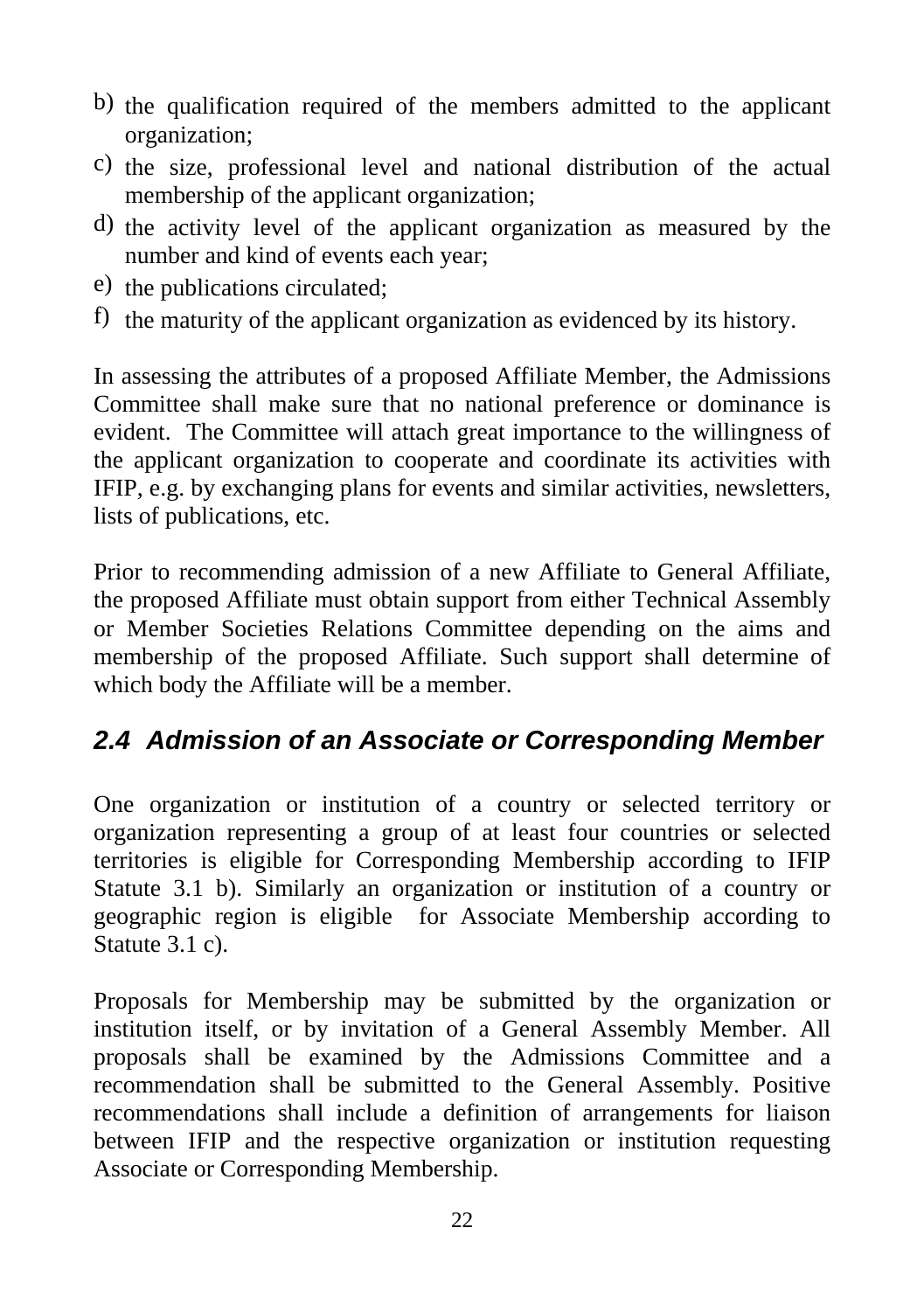An appropriate organization or institution of a country or region which is a member of an IFIP regional Member (and not being a Full Member) may at any time be admitted to Associate Membership by submitting an application to the Admissions Committee.

# **2.5 Statutes or Name Changes of a Full Member**

IFIP Members are to transmit all changes in the Statutes of their Societies to the Chairman of the Admissions Committee through the IFIP Secretary:

- a) if the change has no substantial effect on the aims and national situation of the Society, the Admissions Committee may inform the General Assembly as a matter of interest;
- b) if the change is substantial, the Admissions Committee shall follow a procedure similar to that for new admissions. All the prerogatives of the Member shall continue to be in force during this procedure.

#### **2.6 Composition of the Admissions Committee when its Action Concerns One of its Members**

When the Admissions Committee is acting on any matter concerning one of its Members, the Member concerned shall be replaced temporarily by another Member appointed by the President.

# **2.7 Financial Obligation of a Full Member During the Year of Admission**

A new Member may specify whether its membership is to start during the calendar year of approval or during the year following. The applicable annual Dues shall be paid prior to or at the time of formal admission to membership.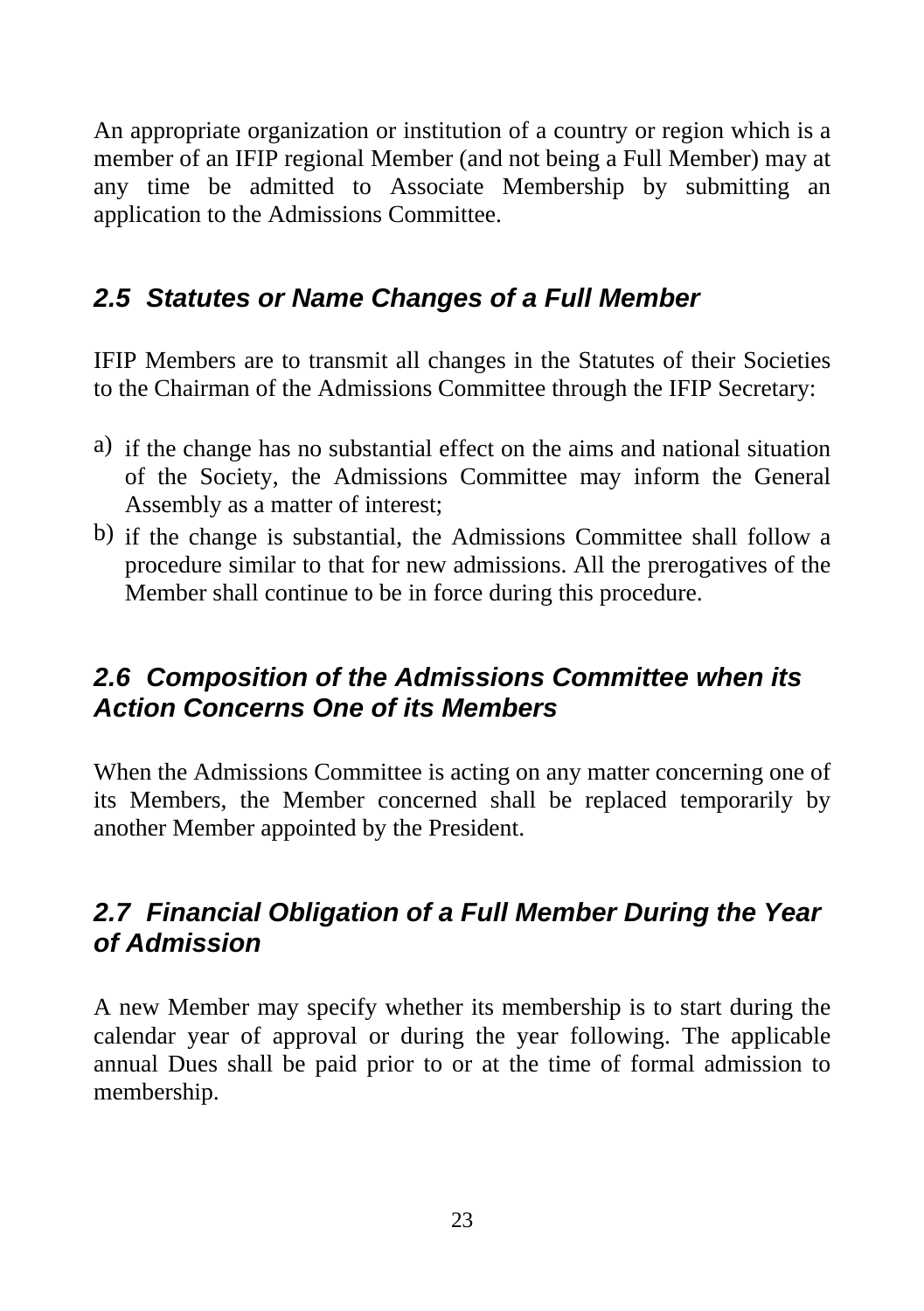# **2.8 Termination of Membership of a Full Member**

When a Full Member is more than three years in arrears in the payment of Dues, the Secretary must inform the General Assembly prior to notifying the Member of the termination of Membership.

# **2.9 Suspension of Membership**

When a Member is suspended in accordance with Statute 3.4, the Secretary will notify that Member immediately the suspension takes effect.

# **3. SECTION 3 - OPERATION**

# **3.1 General Assembly and Council Chairmanship**

In the absence of the President and all Vice-Presidents, the General Assembly and the Council may appoint a temporary Chairman.

# **3.2 General Assembly and Council Observers**

The President may invite any individual or representative of an organization to be an ad hoc Observer or Adviser to the General Assembly Meeting.

The Chairmen of Technical and Standing Committees will be Observers at Council Meetings.

A representative of each Affiliate may attend General Assembly and Council meetings as an Observer.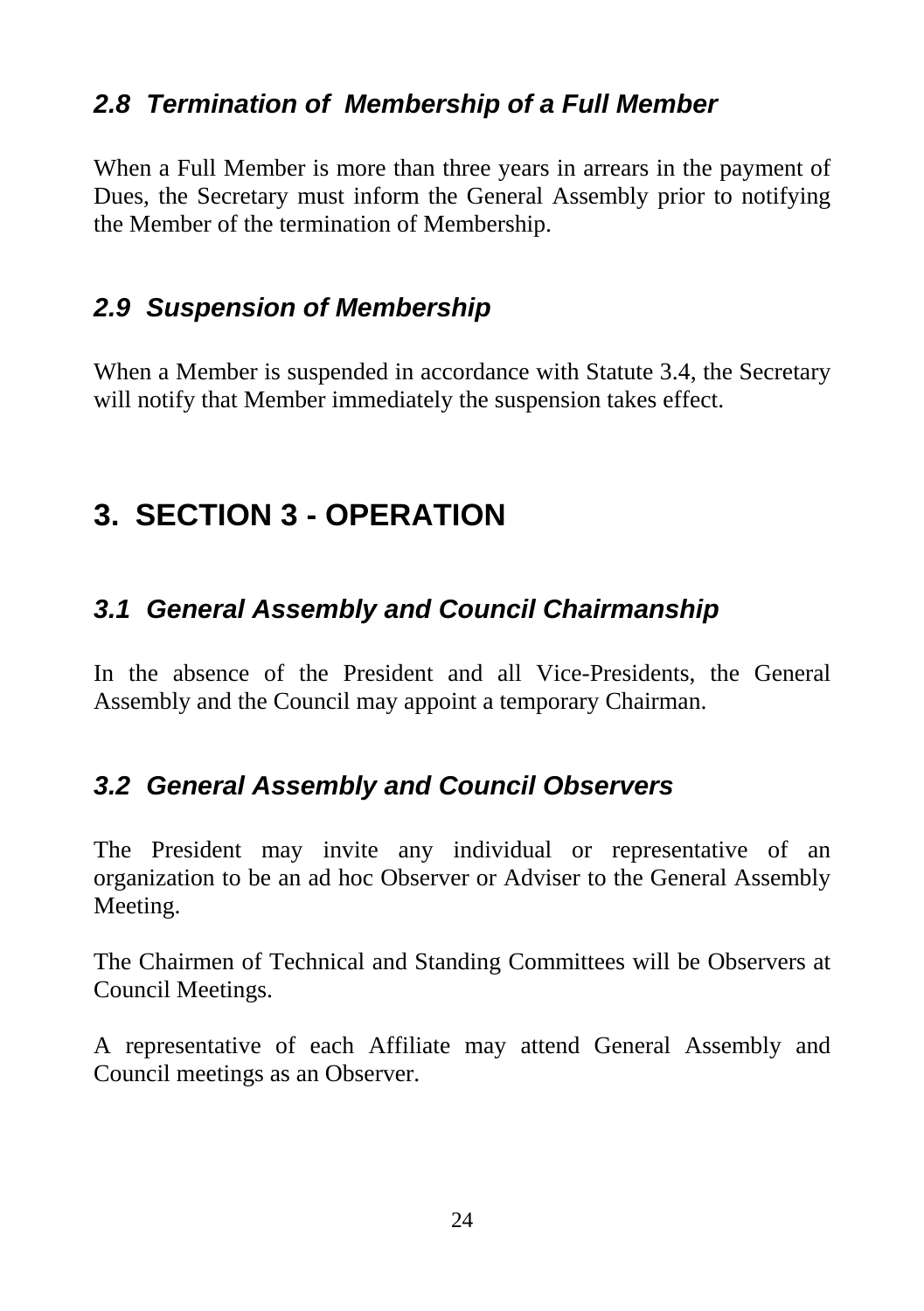# **3.3 Nomination of Officers and Trustees**

Nomination Committees, consisting of three members each, shall be designated during the General Assembly Meeting preceding the meeting at which the election is held. The nominations will consist of

- a) proposals supported by four Full or ex-officio Members, and
- b) nominations made by the Nominations Committee.

The Nominations Committees must provide candidates if too few candidates are otherwise proposed, at least forty days prior to the election. Each Committee must inform the General Assembly of its nominations at least one month before the election meeting.

New candidates nominated from the floor during the election session must be supported in writing by at least four Full or ex-officio Members. The formal agreement of the candidate is required.

Each Full or ex-officio Member has the right to propose in advance in writing as many candidates as there are actual and possible vacancies. In addition, and notwithstanding such written proposals, each Full or ex officio Member actually present at a General Assembly shall have the right to propose from the floor as many candidates as there are vacancies.

# **3.4 Election of Officers and Trustees**

Approximately one year before the end of the term of the President in office, the next President shall be elected. The four Vice-Presidents shall be elected such that their terms of office shall be reasonably spread over three years. The Secretary-elect and the Treasurer-elect shall be elected one year before taking their office to allow a smooth transition.

The election procedure is described in Standing Order Supplements.

Newly elected Officers and Trustees assume their functions at the end of the General Assembly Meeting at which they have been elected, except for the President, who shall take office either at the end of the next General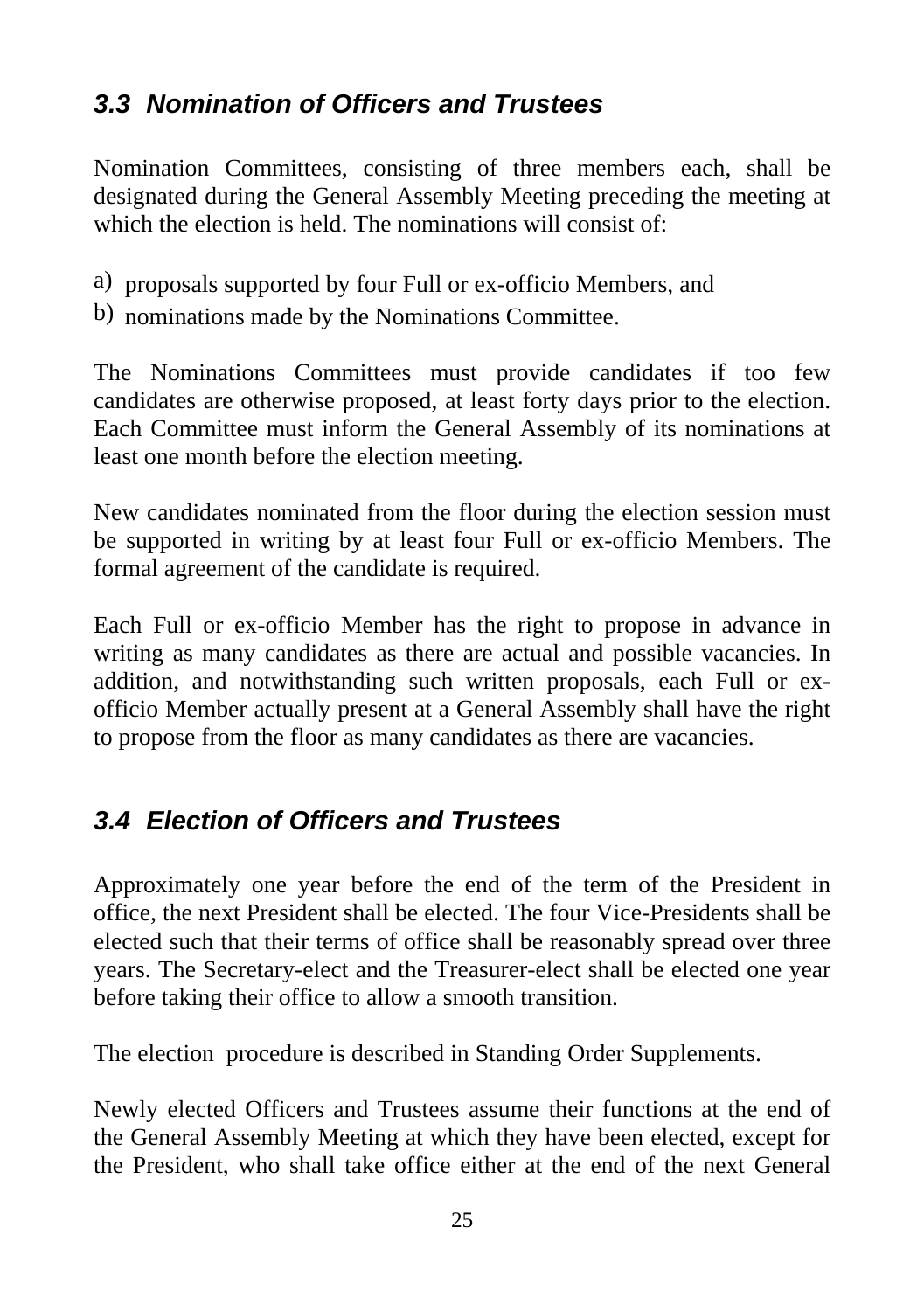Assembly Meeting after election or, if the General Assembly and Congress take place contiguously, at the end of both events.

# **3.5 Proxy**

A representative of a Full member may be represented by another member of his own Society or by another General Assembly Member. Individual, Honorary and Ex-officio Members may not give proxies.

Notice of proxy shall be sent by letter to the Administrative Secretariat before each meeting.

A Member who is temporarily absent during a session may indicate orally who holds his temporary proxy.

# **3.6 Conduct of Meetings**

Unless otherwise specified in the Statutes and Bylaws, meetings of the General Assembly and the Council shall be governed by "Roberts Rules of Order".

# **3.7 Sponsored and Joint Activities**

The Activity Management Board (AMB) is authorized to give IFIP sponsorship and financial support to a conference. The General Assembly must be kept informed of such decisions.

The AMB is authorized to provide a loan to a conference organizing committee, subject to the limit of the approved budget.

# 3.7.1 Sponsored Activities

IFIP may sponsor only international or regional conferences. Even if the organizing body is national, the programme committees must be international.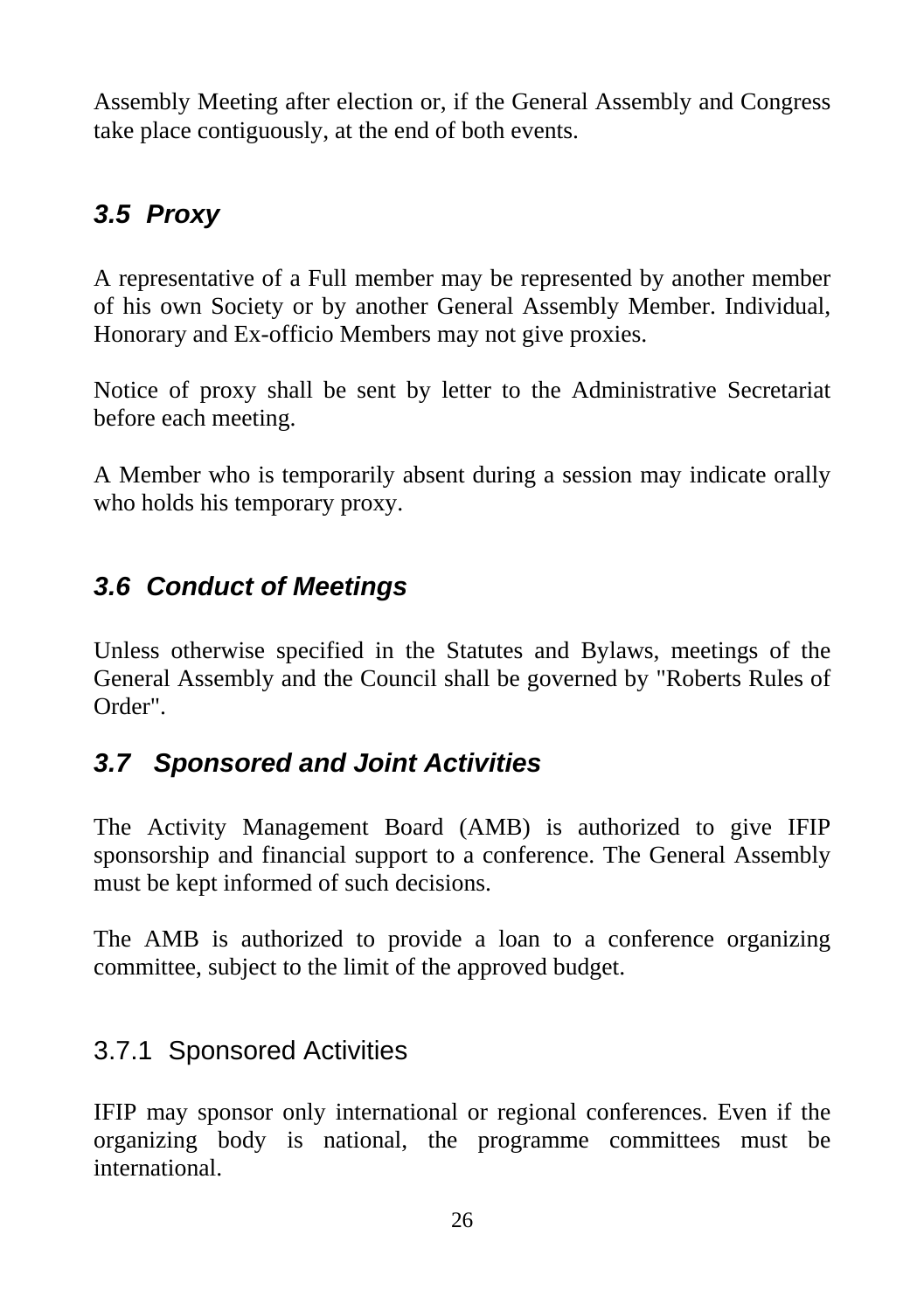## 3.7.2 Joint Activities

IFIP may participate in joint activities with other international organizations.

- a) IFIP shall nominate a significant number of the members of the programme and organizing committees of these joint conferences.
- b) IFIP must obtain information and guarantees from the programme and organizing committees on at least the following items:
	- organization and operating methods;
	- budget of the conference;
	- responsibility in case of financial losses;
	- allocation of surplus.

# 3.7.3 Co-Sponsored Activities

IFIP may agree to co-sponsor a conference with one or more other international organizations on a "lead organization" basis.

In this case, it will be agreed which organization will be the lead organization in all business and technical affairs of the activity. Both, or all, organizations share the technical and organizational work. The lead organization is completely responsible for all financial matters and the publication. It provides the initial loan, receives any surplus and royalties, is responsible for deficits, and holds the copyright to any associated publication.

When IFIP is the lead society, the contract with the publisher must be approved by the Publications Committee.

# **4. SECTION 4 - SUBORDINATE BODIES**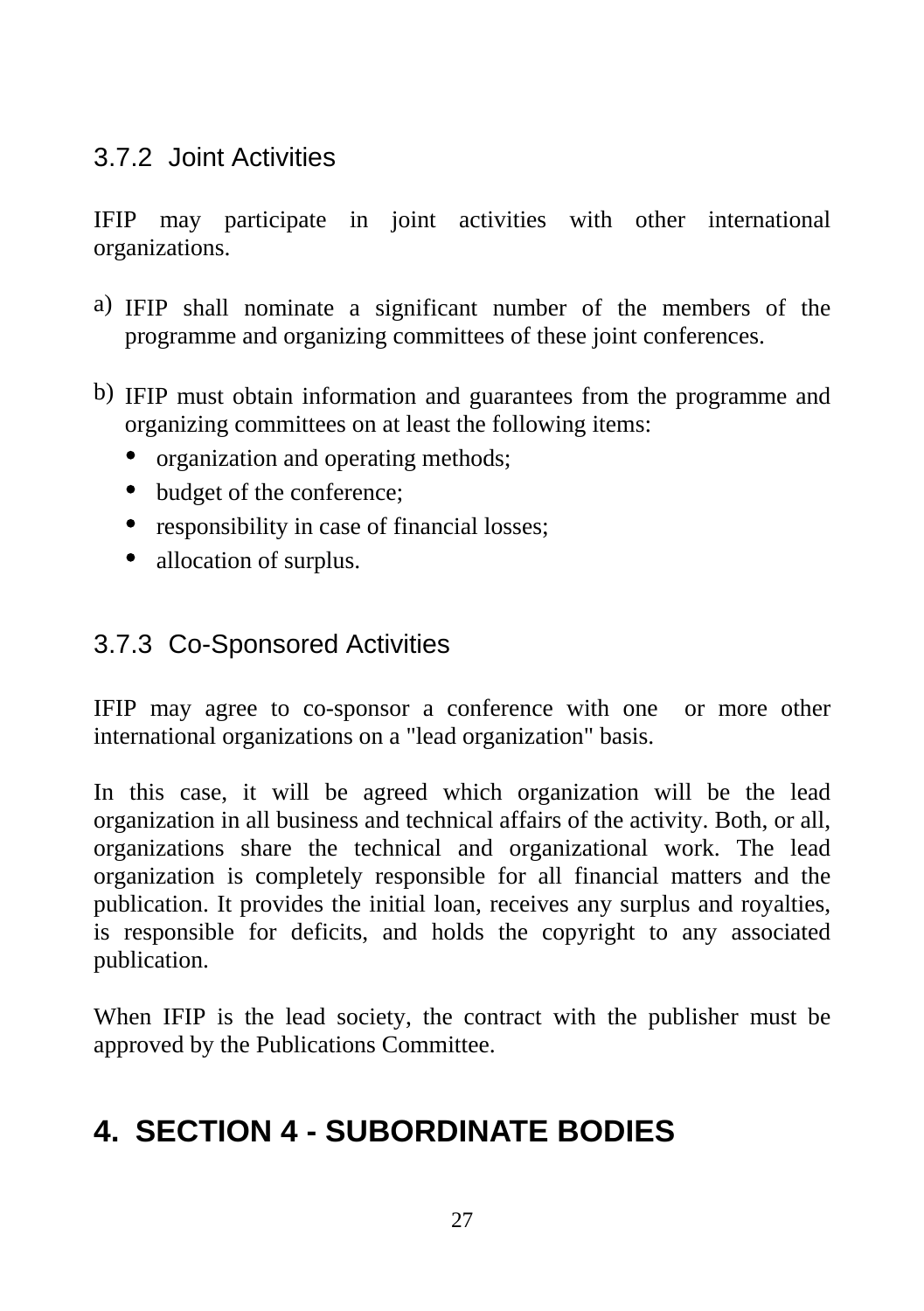The General Assembly will establish the Technical Assembly, Standing Committees, Technical Committees, the Activity Management Board and, as necessary, Ad Hoc Committees.

Organization and operating rules for these bodies are contained in the IFIP Standing Orders. An organization chart and job charters are published in the IFIP Information Bulletin web pages.

# **4.1 Technical Assembly**

## 4.1.1 General

The Technical Assembly has the responsibility for guiding IFIP through the rapidly changing technological world in which we operate. It monitors performance in our existing technical work, stimulates the extension and development of that work and initiates new activities.

#### 4.1.2 Composition

The Chairman is appointed by the President and will normally be a Vice- President. Its members are the Chairmen of the Technical Committees and Specialist Groups and representatives of Affiliate Members whose IFIP membership was supported by TA. The Executive Board and the Chairman of the Programme Committee of the IFIP Congress are members ex-officio.

#### 4.1.3 Authority

The Authority of the Technical Assembly is specified in its Charter as approved by the General Assembly. It includes the establishment and dissolution of Working Groups, the regular review of the activities of TCs, SGs and WGs, together with their Aims and Scope, the identification of new fields of activity relevant to IFIP and the recommendation of the best ways of interfacing with the activities of its Affiliate Members.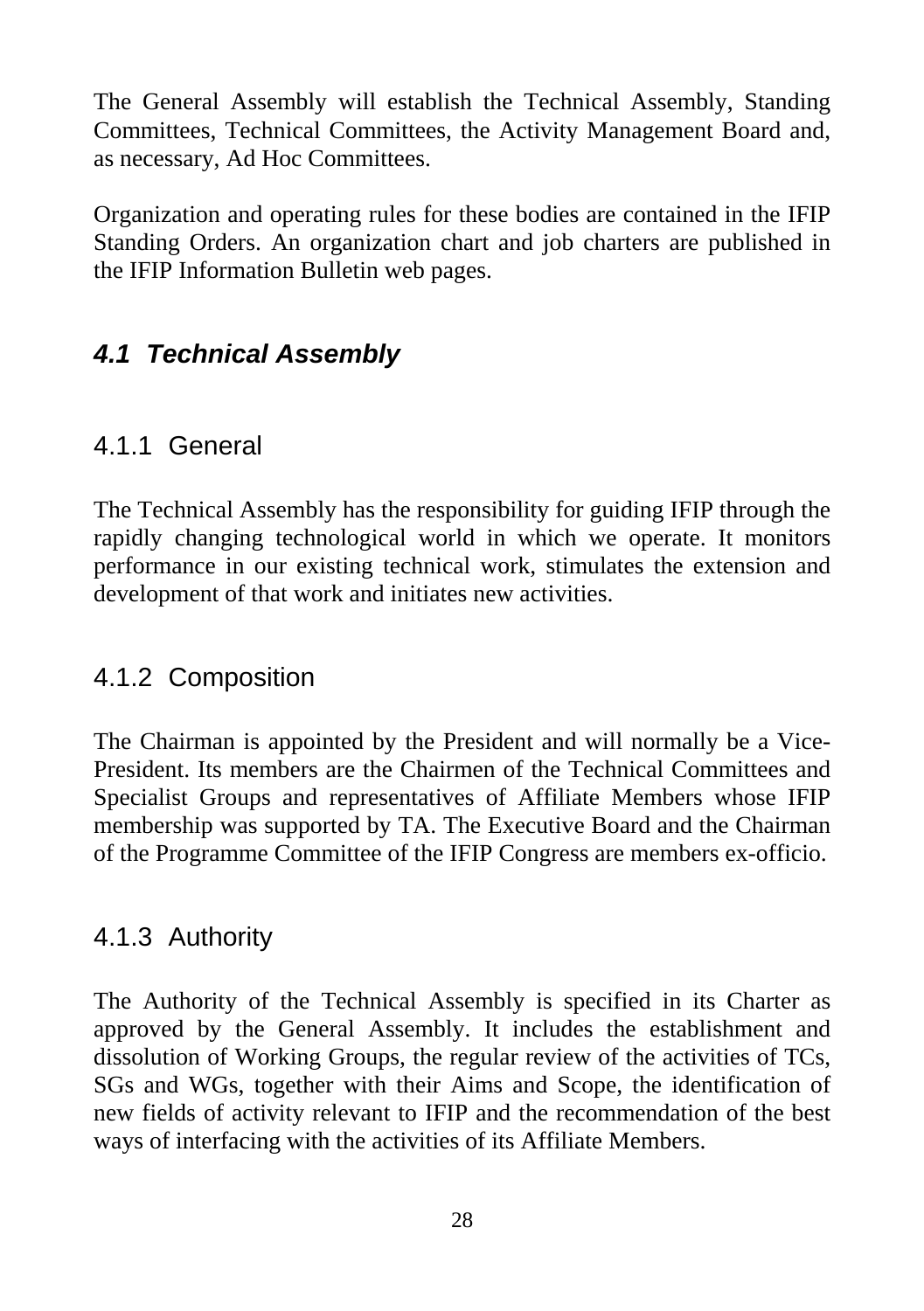## **4.2 Standing Committees**

a) There shall be Standing Committees, the scope of which shall be directly connected with the conduct of business of the General Assembly.

For example: Statutes and Bylaws Committee, Finance Committee, Admissions Committee.

Chairmen and members of these Committees must be Members of the General Assembly.

b) There shall be other Standing Committees whose scope shall extend beyond internal functions. These include:

> Publications Committee, Marketing Committee, Member Societies Relations Committee, Congress Steering Committee.

Membership of these Committees shall not depend upon General Assembly Membership. Chairmen must be Members of General Assembly.

- c) Admissions Committee is composed of all members of the Member Societies Relations Committee who are also Full Members of the General Assembly.
- d) The members of a Standing Committee shall be appointed by the President for three years. They may be reappointed.

#### **4.3 Technical Committees**

#### 4.3.1 General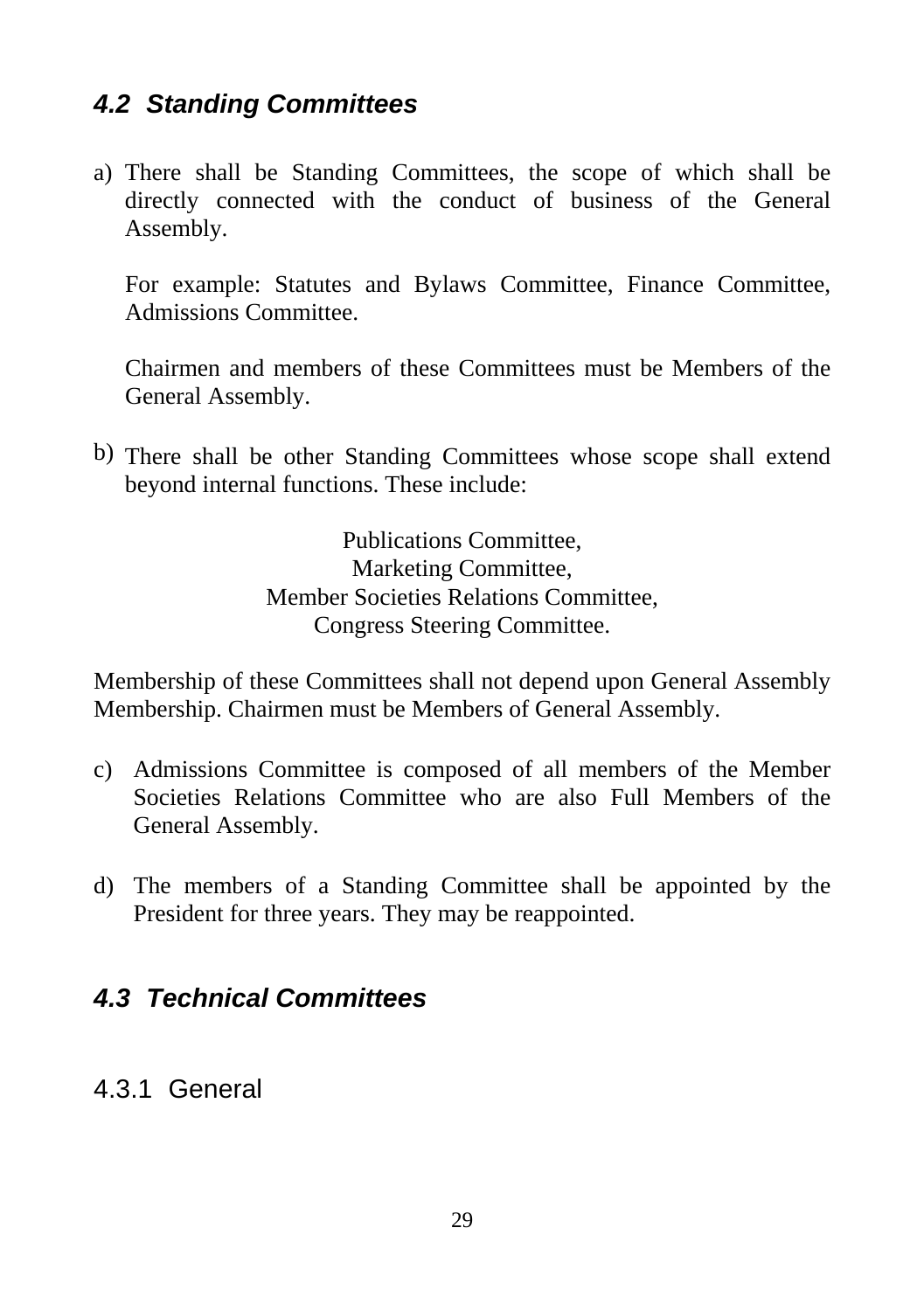A Technical Committee (TC) is established by the General Assembly. Its Aim and Scope shall be included in the Information Bulletin and can be changed only by the General Assembly.

# 4.3.2 Membership

Technical Committees shall be composed of:

- a) one representative from each Full Member;
- b) one or more representatives recommended by the TC and accepted by the relevant Full Member;

Both of these categories of member will be appointed by the Technical Committee Chairman, have full voting rights and be eligible for election as officers.

c) any number of persons (not exceeding 25 % of the total TC membership) who possess expert or specialist knowledge, who need not be members of an IFIP Member organization. Such persons will be appointed by the Technical Committee Chairman on the recommendation of the TC. They will have no formal vote nor be eligible for election as officers of the Committee.

In all cases the term of appointment is three years, renewable without limit.

Working Group Chairmen of a Technical Committee or Specialist Group are ex-officio members of that Committee or Group for the duration of their terms of office, with full voting rights.

Each Associate and Affiliate Member may send one representative to each TC and SG to be an associate or affiliate Member, subject to the approval of the Technical Committee Chairman. Such members have no right to vote. Their term shall be three years, which may be renewed without limit.

# 4.3.3 Chairman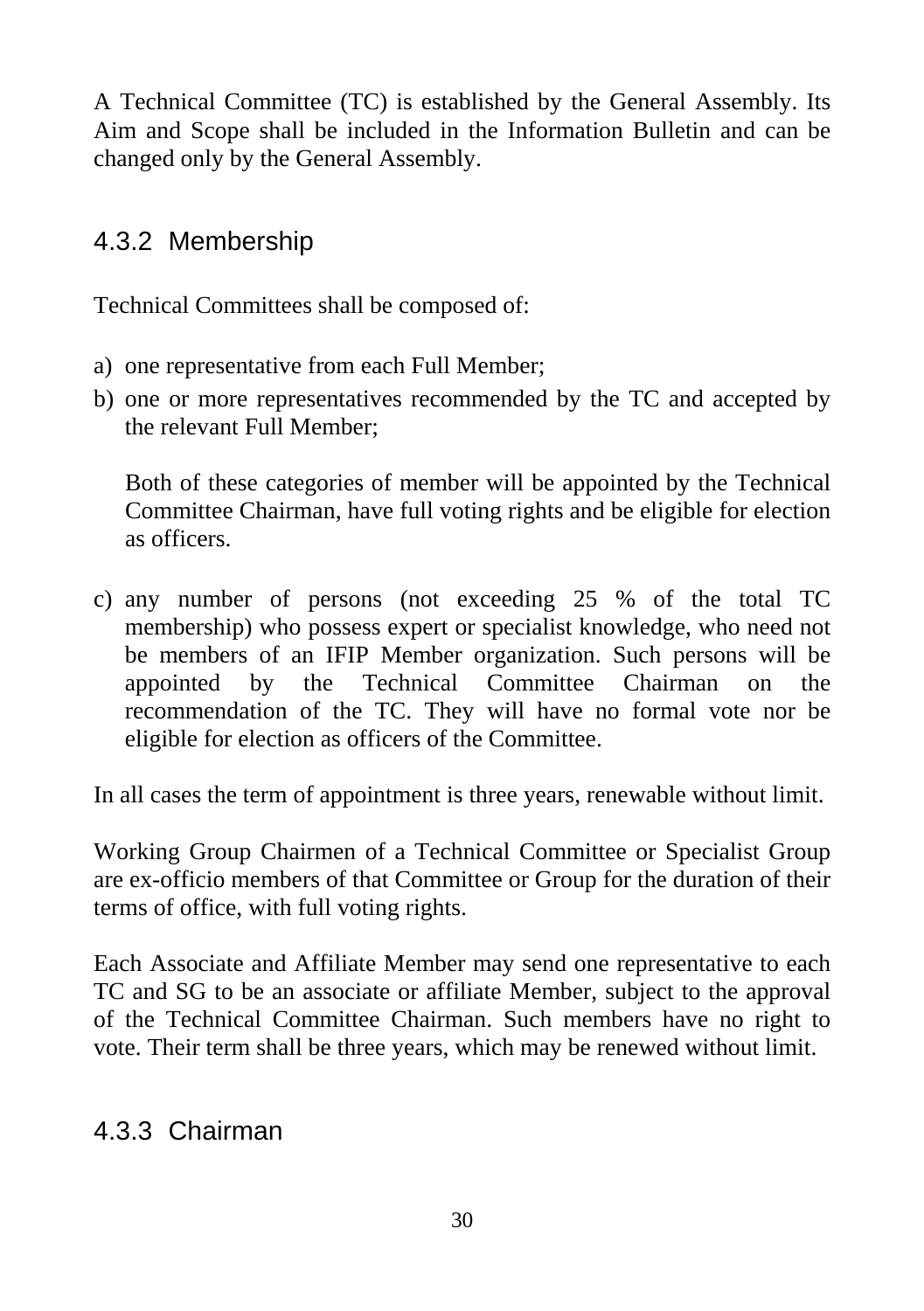The Chairman of a Technical Committee (TC) or Specialist Group (SG) must be recommended by the TC or SG and is appointed by the President. The Chairman must be a member of the TC or SG. He shall serve for a term of three years and may be re-appointed for one additional term.

#### 4.3.4 Officers

The Chairman of a TC or SG may designate a Vice-Chairman and a Secretary with the approval of the TC or SG. The Vice-Chairman must be a member of the TC or SG. He shall serve for a term of three years and may be designated for one additional term. The term of office for Secretaries is three years which may be renewed without any limitation.

#### 4.3.5 Voting

Decisions require a simple majority vote of Members present.

# 4.3.6 Finances

The budget for a Technical Committee or Specialist Group shall be as approved by the General Assembly. A TC or SG is not authorized to take any financial risk which exceeds its budget.

# 4.3.7 Working Group of a Technical Committee (WG)

A Working Group may be established by the Technical Assembly upon the submission by a Technical Committee of the proposed scope of the Working Group. A Working Group consists of technical experts selected and assigned without consideration of nationality to work in a specified technical area. The scope of an established Working Group shall be included in the IFIP Bulletin web pages.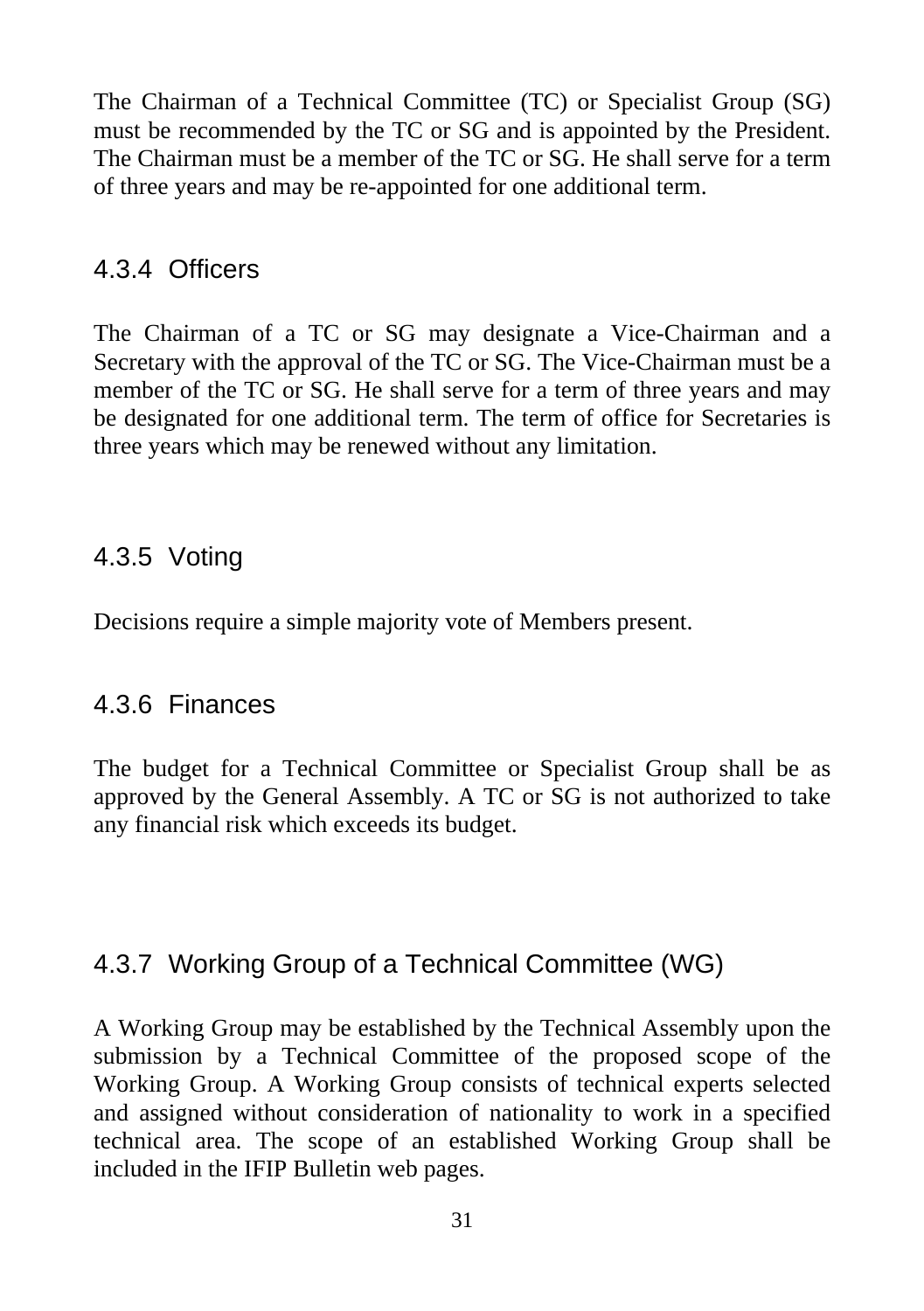A Working Group may be dissolved or re-directed by the Technical Assembly upon consultation with, or recommendation of, its Technical Committee.

The members of a Working Group are appointed by the Chairman of the corresponding Technical Committee, with the approval of that Committee.

Membership is not restricted to those who belong to an IFIP Member Society. The Chairman of the Working Group is appointed by the TC Chairman upon the recommendation of the Technical Committee.The Chairman may designate a Vice-Chairman and a Secretary with the approval of the Working Group.

The term of office of Working Group Chairmen and Vice-Chairmen shall be three years and may be renewed once only. The term of office for Secretaries is three years which may be renewed without any limitation. The appointment of Working Group Chairmen may be terminated by the TC Chairman upon recommendation of the Technical Committee.

Publication in the name of a Working Group may be made after review by the TC or SG, subject to submission and approval of the General Assembly. After such approval, the publication becomes an official IFIP publication.

#### 4.3.8 Joint Working Groups

A Joint Working Group may be established by mutual agreement of two or more Technical Committees and/or Specialist Groups subject to the following: the contract of the contract of the contract of the contract of the contract of the contract of the contract of the contract of the contract of the contract of the contract of the contract of the contract of the

- a) One of the TCs and SGs must be designated as having full responsibility for all matters of administration and finance.
- b) The Joint Working Group may report to one or more of its parent TCs and SGs on technical matters.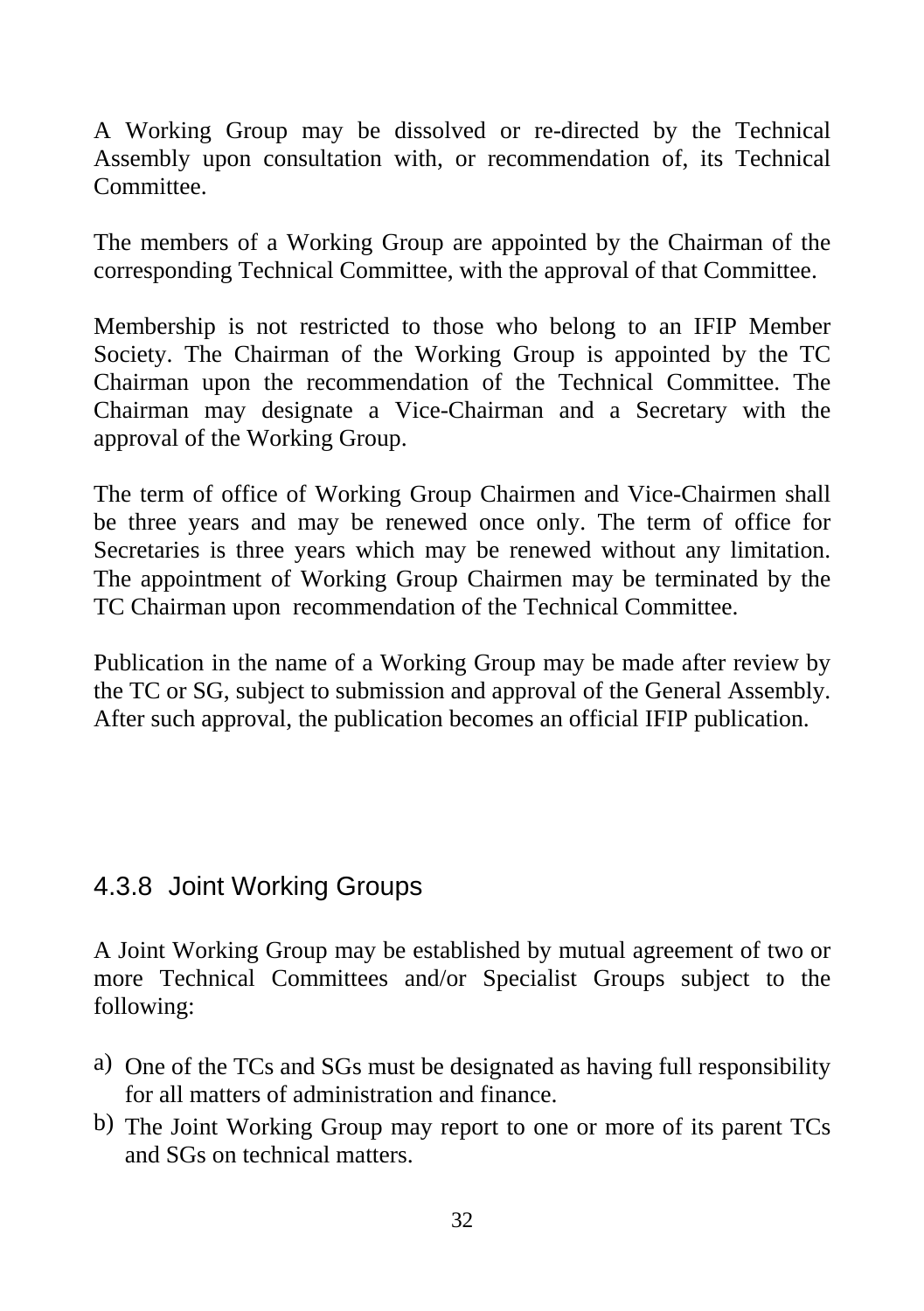c) The Joint Working Group will be listed in the Bulletin under the TC or SG which has administrative responsibility with a reference to its other parents.

#### 4.3.9 Special Interest Groups

Any Working Group of a Technical Committee may, with the approval of its parent Technical Committee, create or later disband a Special Interest Group. Membership of such a SIG will be open to any scientist or professional who wishes to join subject only to the formal approval of the Working Group Chairman.

# **4.4 Activity Management Board (AMB)**

#### 4.4.1 General

The Activity Management Board (AMB) is established to manage IFIP technical activities. Its primary purpose is to approve activities proposed by TCs, SGs, WGs and other IFIP bodies, to review and monitor planned activities, to stimulate new initiatives, to review proposals for IFIP new activities and to recommend actions to be taken by relevant IFIP bodies.

#### 4.4.2 Composition

AMB Members are appointed by the President: Chairman (normally a Vice-President), two Chairmen of Technical Committees, the GA representative of an Affiliate Member and the GA representatives of at least three Full Members. Ex-officio members are the members of the Executive Board and the Chairman of the Developing Countries Support Committee.

#### 4.4.3 Authority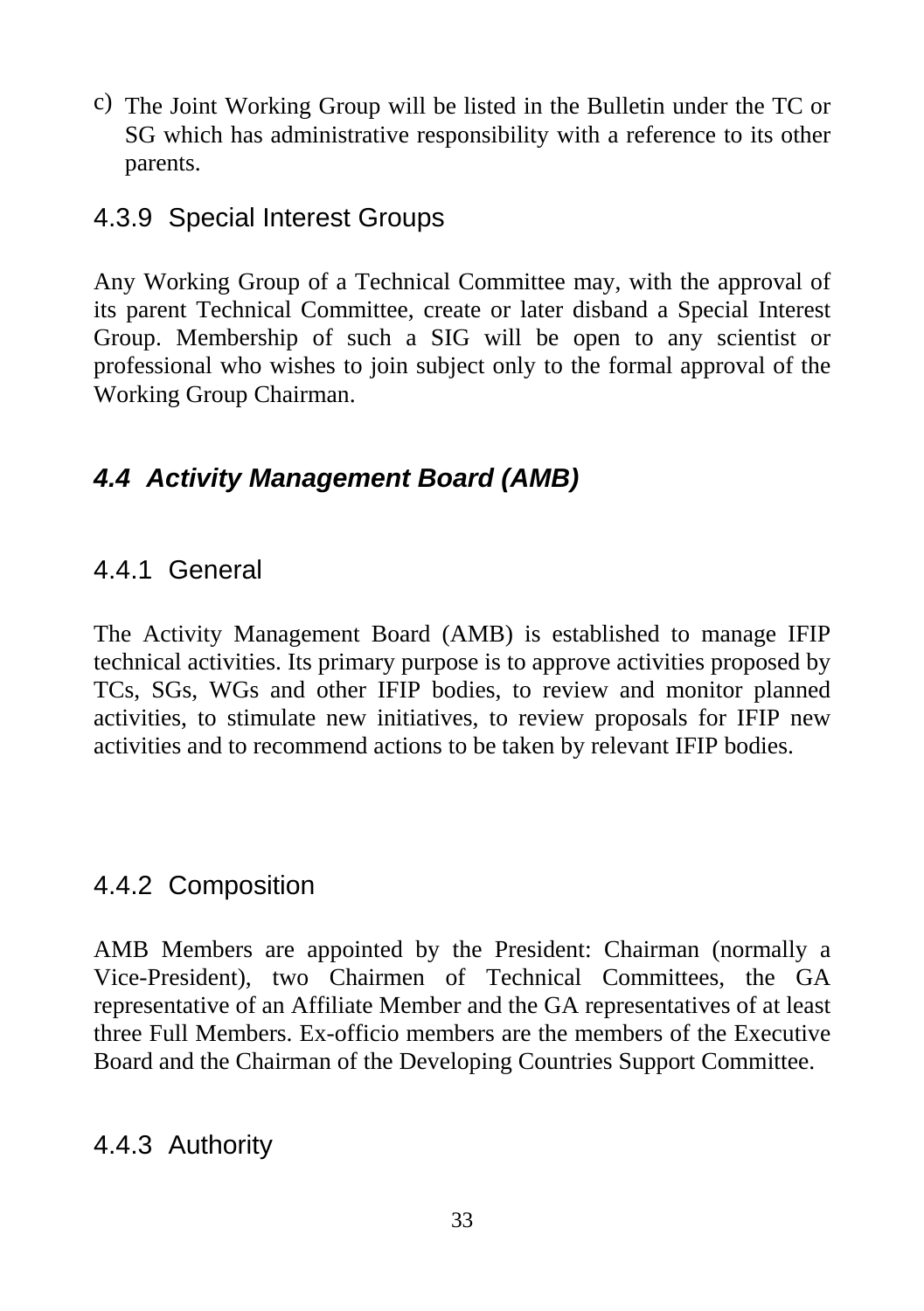The authority of the Board is specified in its charter as approved by the General Assembly.

# **4.5 Specialist Groups (SG) (see also Section 4.3 TCs)**

#### 4.5.1 Provisional Specialist Group

To allow new areas of interest to be explored, the Technical Assembly may establish provisional Specialist Groups, composed initially as a small group of recognized specialists and with a provisional charter to assess the interest for more permanent activities in IFIP within the area. Within five years the Technical Assembly will either disband the group or recommend to the General Assembly that it be transformed into a Technical Committee or a Working Group of an existing Technical Committee.

# 4.5.2 Working Group of a Specialist Group

A Working Group of a Specialist Group may be established by the Technical Assembly upon submission by a Specialist Group of the proposed scope of the Working Group. Such a Working Group consists of experts selected and assigned to work in a specified area. The Aims and Scope of an established Working Group shall be included in the IFIP Information Bulletin.

A Working Group may be dissolved or re-directed by the Technical Assembly upon consultation with, or recommendation of, its Specialist Group. The members of a Working Group are appointed by the Chairman of the corresponding Specialist Group with the approval of that Group. (see also 4.3 Technical Committees)

# **4.6 Ad Hoc Committees**

There may be Ad Hoc Committees composed exclusively of General Assembly Members, for example, the Nominations Committees; and others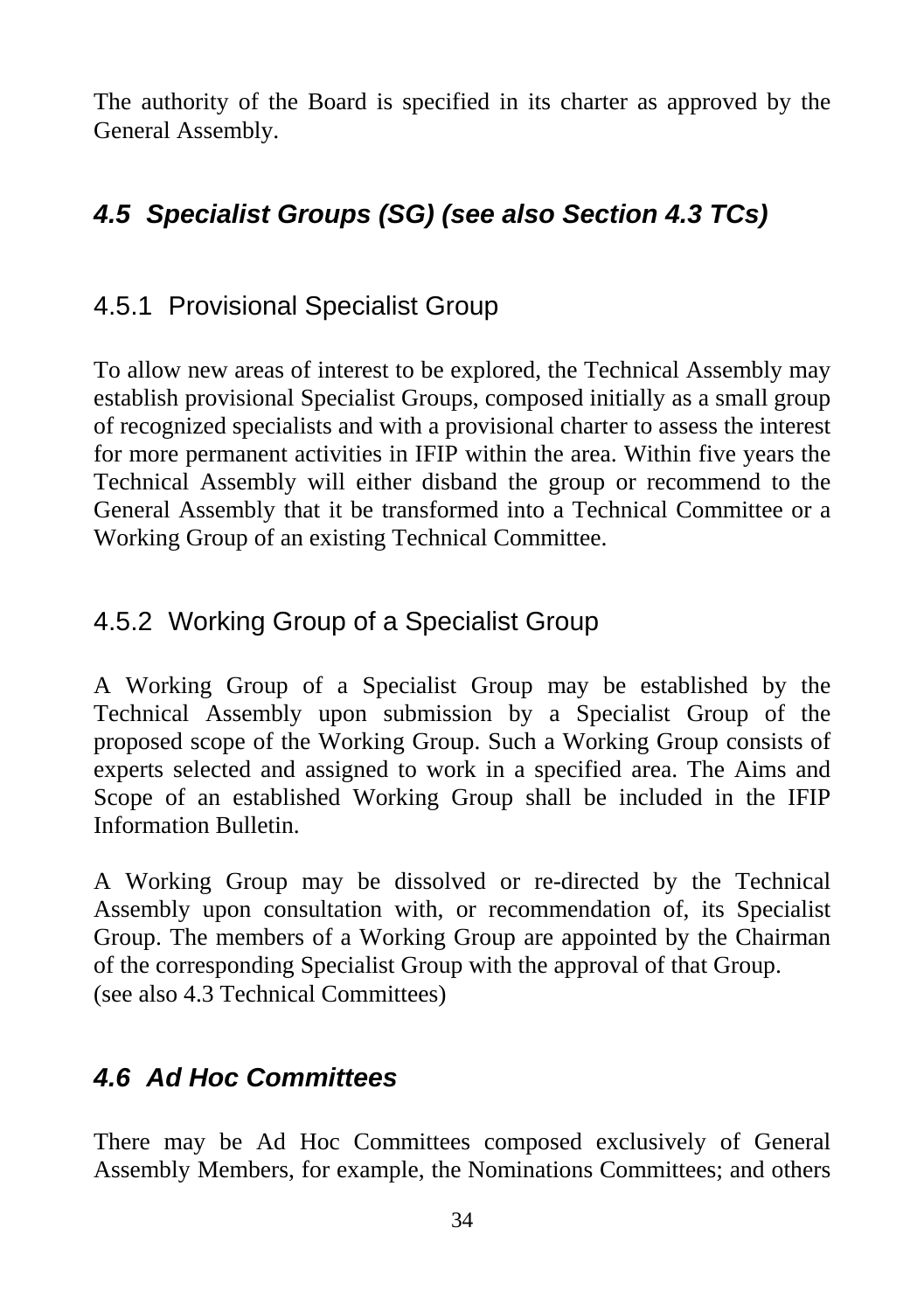whose membership is not restricted to General Assembly Members. Members of Ad Hoc Committees are appointed by the President.

# **5. SECTION 5 - STANDING ORDERS**

The IFIP Standing Orders are approved by the Executive Board. They describe in detail the organization of the various IFIP subordinate bodies and their rules of operation. In addition, they provide guidance on procedures for the efficient administration of IFIP's affairs. Standing Orders consist of a base document complemented by Supplements expanding on important aspects of IFIP activities. It refers to the IFIP Information Bulletin which contains the Organisation Chart and the Committee and function job charters.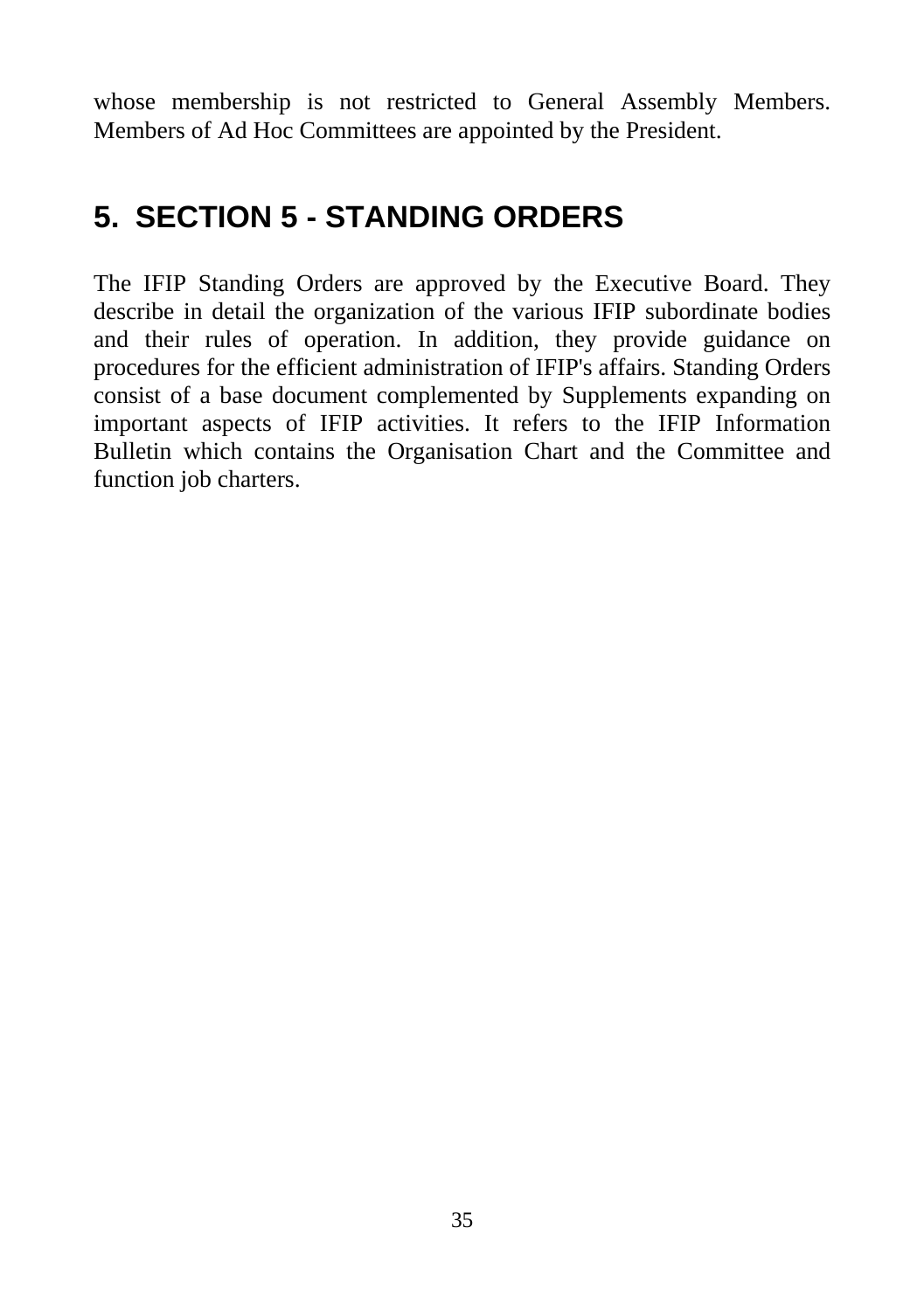# **6. APPENDIX**

#### **IFIP SUBORDINATE BODIES**

Authority for establishment/dissolution and appointment of Officers and Members **Mathematics Mathematics Mathematics Mathematics Mathematics Mathematics** 

|                                           |                              | II. IFIP Bylaws |
|-------------------------------------------|------------------------------|-----------------|
| TC establishment                          | GA                           | (4.3.1)         |
| Chairman                                  | President                    | (4.3.3)         |
| Officer                                   | TC Chairman                  | (4.3.4)         |
| Members                                   | TC Chairman                  | (4.3.2)         |
|                                           |                              |                 |
| WG establishment                          | <b>TA</b>                    | (4.3.7)         |
| Chairman                                  | TC Chairman                  | (4.3.7)         |
| Officers                                  | WG Chairman                  | (4.3.7)         |
| Members                                   | TC Chairman                  | (4.3.7)         |
| IFIP Publication of TC/SG/WG GA           |                              | (4.3.7)         |
|                                           |                              |                 |
| Specialist Groups                         | TA                           | (4.5)           |
| Special Interest Groups                   | <b>TC</b>                    | (4.3.9)         |
| Chairman                                  | President                    | (4.3.3)         |
| Officers                                  | SG Chairman                  | (4.3.4)         |
| Members of WG                             | WG Chairman                  | (4.3.7)         |
| Members of SG                             | SG Chairman                  | (4.5.3)         |
|                                           |                              |                 |
|                                           |                              |                 |
| Technical Assembly (TA)                   | GA                           | (4.1)           |
| Chairman (normally a VP)                  | President                    | (4.1.2)         |
| Members                                   | <b>Explicitly designated</b> | (4.1.2)         |
|                                           |                              |                 |
| <b>Activity Management Board</b><br>(AMB) | GA                           | (4.4)           |
| Chairman (normally a VP)                  | President                    | (4.4.2)         |
| Members                                   | President                    | (4.4.2)         |
|                                           |                              |                 |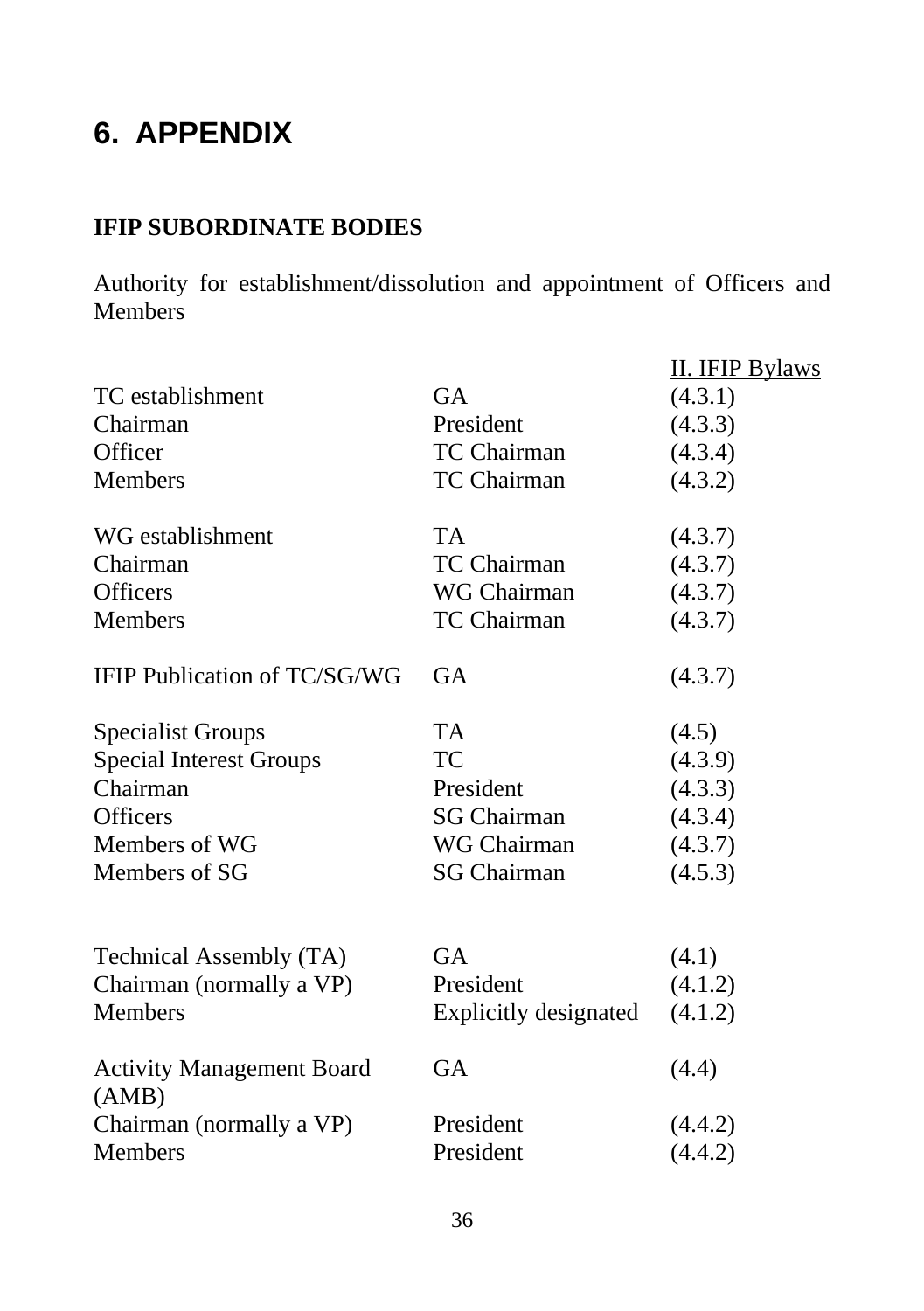| <b>Standing Committees</b><br>Members | $\sim$<br><b>UA</b><br>$\sim$ $\sim$ $\sim$<br>President | (4.2)<br>(4.2)                                      |
|---------------------------------------|----------------------------------------------------------|-----------------------------------------------------|
| Ad Hoc Committees<br>Members          | <b>UA</b><br>$\sim$ $\sim$<br>President                  | (4.6)<br>and the state of the state of the<br>(4.6) |

(revised August 2004)